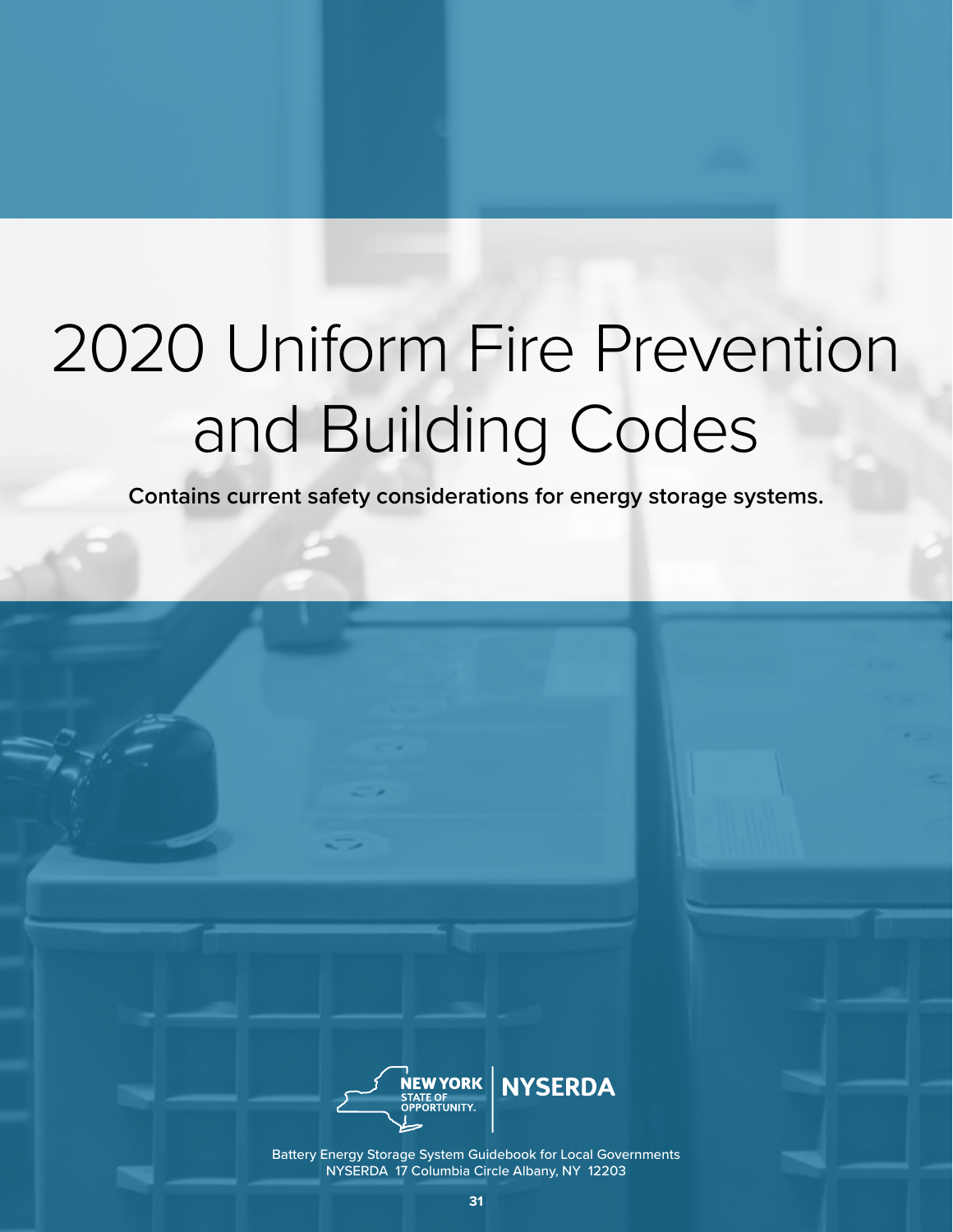# Section Contents

| 1. | Amendments to the 2020 International<br>Residential Code 34 |                                                                                                                               |
|----|-------------------------------------------------------------|-------------------------------------------------------------------------------------------------------------------------------|
|    | 1.1                                                         | 2020 Residential Code of New York State<br>Section R202 (Defnitions)  34                                                      |
|    | 1.2                                                         | 2020 Residential Code of New York State<br>Section R327 (Energy Storage Systems). 34                                          |
| 2. |                                                             | Amendments to the 2020 International                                                                                          |
|    |                                                             |                                                                                                                               |
|    | 2.1                                                         | 2020 Building Code of New York State<br>Section 202 (Defnitions)  35                                                          |
|    | 2.2                                                         | 2020 Building Code of New York State<br>Section 307.1.1 (Uses other than Group H). 35                                         |
|    | 2.3                                                         | 2020 Building Code of New York State<br>Table 509 (Incidental Uses)36                                                         |
|    | 2.4                                                         | 2020 Building Code of New York State<br>Section 907.2.23 (Fire Alarm and Detection<br>Systems, Where required - new buildings |
|    |                                                             | and structures, Energy storage systems) 36                                                                                    |
|    | 2.5                                                         | 2020 Building Code of New York State<br>Section 916 (Gas Detection Systems) 36                                                |
|    | 2.6                                                         | 2020 Building Code of New York State<br>Section 2702.2 (Emergency and Standby                                                 |
|    |                                                             | Power Systems, Where required). 37                                                                                            |
| З. |                                                             | Amendments to the 2020 International                                                                                          |
|    |                                                             |                                                                                                                               |
|    | 3.1<br>3.2                                                  | 2020 IFC Section 202 (Definitions) 37<br>2020 IFC Section 604.2 (Emergency and                                                |
|    | 3.3                                                         | Standby Power Systems, Where required) 38<br>2020 IFC Section 1206                                                            |
|    | 3.4                                                         | (Energy Storage Systems) 39<br>2020 IFC Section 907.2.23 (Fire Alarm and                                                      |
|    |                                                             | Detection Systems, Where required - new                                                                                       |
|    | 3.5 -                                                       | 2020 IFC Section 916<br>(Gas Detection Systems) 56                                                                            |
| 4  |                                                             | Amendments to the 2020 International                                                                                          |
|    |                                                             | Existing Building Code 57                                                                                                     |
|    | 4.1<br>4.2                                                  | 2020 IEBC Section 202 (Defnitions) 57<br>2020 IEBC Section 303                                                                |
|    |                                                             | (Energy Storage Systems) 57                                                                                                   |

This material contains information which is proprietary to and copyrighted by International Code Council, Inc. The information copyrighted by the International Code Council, Inc. has been obtained and reproduced with permission. Th acronym "ICC" and the ICC logo are trademarks and service marks of ICC. ALL RIGHTS RESERVED.

Without advance written permission from the international Code Council, Inc., no part of the International Code Council, Inc.'s copyrighted or licensed material may be reproduced, distributed or transmitted in any form of by any means, including, without limitation, electronic, optical or mechanical means (by way of example and not limitation, photocopying, printing, or recording by or in an information storage retrieval system).

For information on permission to copy the International Code Council, Inc. material. please contact: Publications, 4051 Flossmoor Road, Country Club Hills, IL 60478. Phone 1-888-ICCSAFE (422-7233).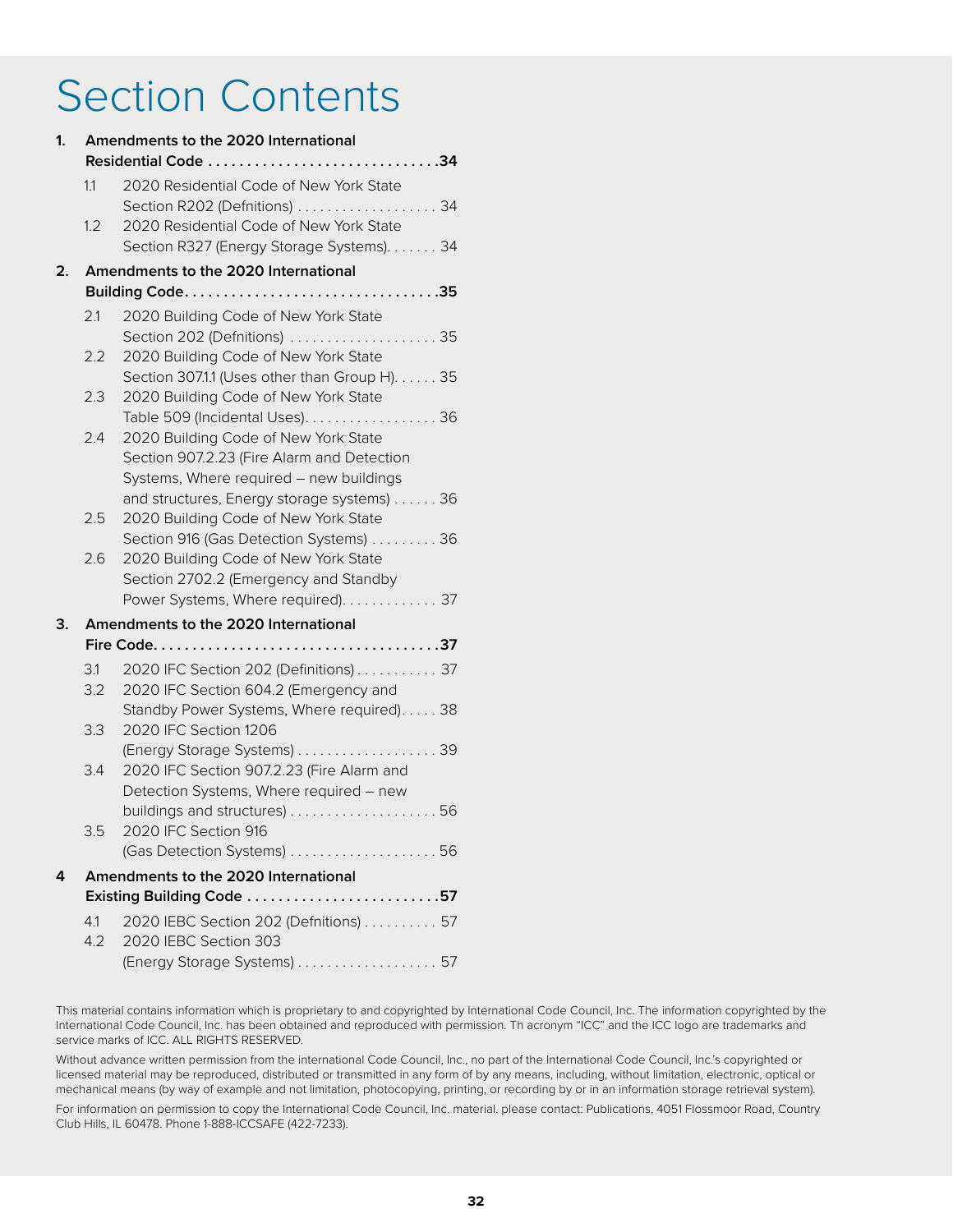# **Overview**

The New York State Uniform Fire Prevention and Building Code (Uniform Code) prescribes mandatory statewide minimum standards for building construction and fire prevention. In 2020, the Uniform Code was amended to include the latest safety considerations for energy storage systems.

All energy storage systems must be designed and installed in accordance with all applicable provisions of the Uniform Code. Select excerpts from the 2020 Uniform Code that apply to Energy Storage Systems are included herein for ease of reference only.

For the latest code updates, please refer to the New York State Department of State (NYS DOS) website [\(www.dos.ny.gov\)](http://www.dos.ny.gov). Should any conflicts exist between this section and the Uniform Code, the Uniform Code requirements shall prevail. This section of the Guidebook is adapted from select publications included in the 2020 Uniform Code, published by NYS DOS, available [here](https://www.dos.ny.gov/dcea/noticadopt.html).

The Uniform Code is formulated by the State Fire Prevention and Building Code Council (the "Code Council") pursuant to Article 18 of the New York State Executive Law.

# **Clarification Regarding Select 2020 Uniform Code Requirements**

Applicability and enforcement of the Uniform Code is subject to the interpretation of the code official of the authority having jurisdiction. Recognizing this, NYSERDA wishes to provide clarity regarding certain provisions and requirements of the Uniform Code relating to the safety of energy storage installations:

• NYSERDA recommends that all energy storage systems exceeding the applicable maximum allowable quantities (MAQ) in aggregate (Table 1206.12 of the Fire Code), **regardless of location and/or enclosure type,** be required to complete a hazard mitigation analysis and large-scale fire testing in compliance with Sections 1206.5 and 1206.6 of the Fire Code, respectively. For lithium-ion systems, the MAQ is 600 kilowatt-hours (kWh).

Exceptions to this requirement should be limited to those listed in Section 1206.12.2 of the Fire Code.

*Please note: Section 1206.6 of the Fire Code states that large-scale fire testing shall be conducted on a representative energy storage system in accordance with UL 9540A or an approved equivalent testing methodology. As such, largescale fire testing may not be required for products with a UL-listing (or approved equivalent) which have previously*  completed testing in accordance with UL 9540A (or approved equivalent). Large-scale fire testing should be required if *a system is customized and requires a field evaluation.* 

• NYSERDA recommends that all outdoor energy storage systems exceeding the applicable MAQs in aggregate, **regardless of enclosure type and/or classification,** meet all applicable safety requirements as outlined in Table 1206.15 of the Uniform Code, including any technology-specific requirements detailed in Table 1206.13.

Code officials may elect to waive certain requirements based on the results of a completed hazard mitigation analysis and large-scale fire testing.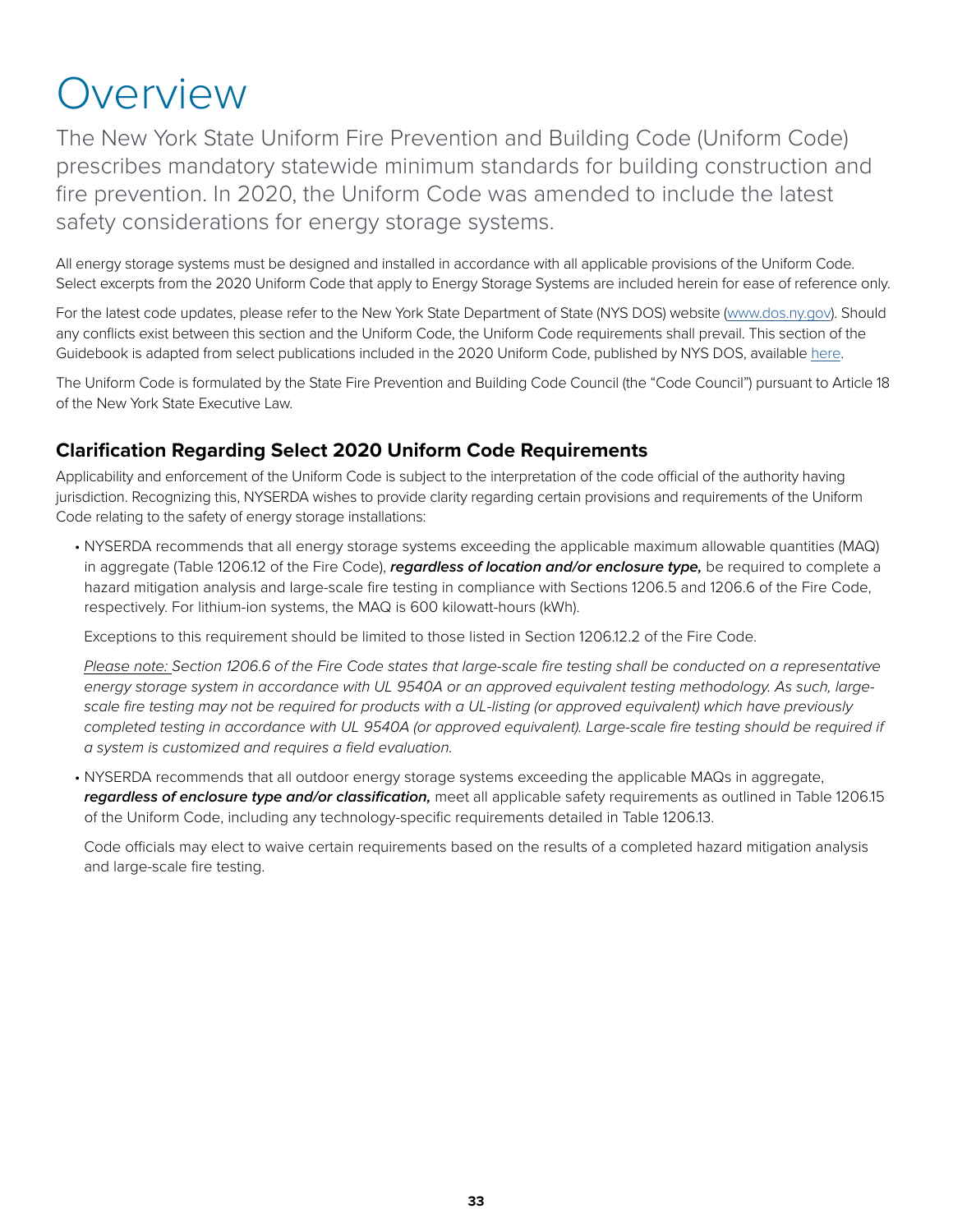# 1. The 2020 Residential Code of New York State

### **1.1 2020 Residential Code of New York State Section R202 (Definitions) This is not an exhaustive list of definitions that may apply to energy storage systems**

**ENERGY STORAGE SYSTEM.** One or more devices, assembled together, capable of storing energy in order to supply electrical energy at a future time, not to include a stand-alone 12- volt car battery or an electric motor vehicle.

**(RB) BATTERY SYSTEM, STATIONARY STORAGE.** A rechargeable energy storage system consisting of electrochemical storage batteries, battery chargers, controls and associated electrical equipment designed to provide electrical power to a building. The system is typically used to provide standby or emergency power, an uninterruptable power supply, load shedding. load sharing or similar capabilities.

### **1.2 2020 Residential Code of New York State Section R327 (Energy Storage Systems)**

#### **SECTION R327 ENERGY STORAGE SYSTEMS**

**R327.1 General.** Energy storage systems installed in buildings or structures that are subject to the provisions of this code shall be installed and maintained in accordance with Sections R327.2 through R327.11. The temporary use of an owner's or occupant's electric powered vehicle as an energy storage system shall be in accordance with Section R327.12.

Energy storage system installations exceeding the permitted aggregate ratings in Section R327.5 shall be installed in accordance with Section 1206.2 through 1206.17.7.7 of the Fire Code of New York State.

**R327.2 Equipment listings.** Energy storage systems listed and labeled solely for utility or commercial use shall not be used for residential applications.

#### **Exceptions:**

- 1. Where approved, repurposed unlisted battery systems from electric vehicles are allowed to be installed outdoors or in detached dedicated cabinets located not less than 5 feet (1524 mm) from exterior walls, property lines and public ways.
- 2. Energy storage systems less than 1 kWh (3.6 megajoules). R327.3 Installation. Energy storage systems shall be installed in accordance with the manufacturer's instructions and their listing.

**R327.3.1 Spacing.** Individual units shall be separated from each other by at least 3 feet of spacing unless smaller separation distances are documented to be adequate based on large scale fire testing complying with Section 1206.6 of the Fire Code of New York State.

**R327.4 Location.** Energy storage systems shall only be installed in the following locations:

- 1. Detached garages and detached accessory structures.
- 2. Attached garages separated from the dwelling unit living space and sleeping units in accordance with Section R302 of this code.
- 3. Outdoors on exterior walls located a minimum 3 ft. from doors and windows.
- 4. Utility closets and storage or utility spaces within dwelling units and sleeping units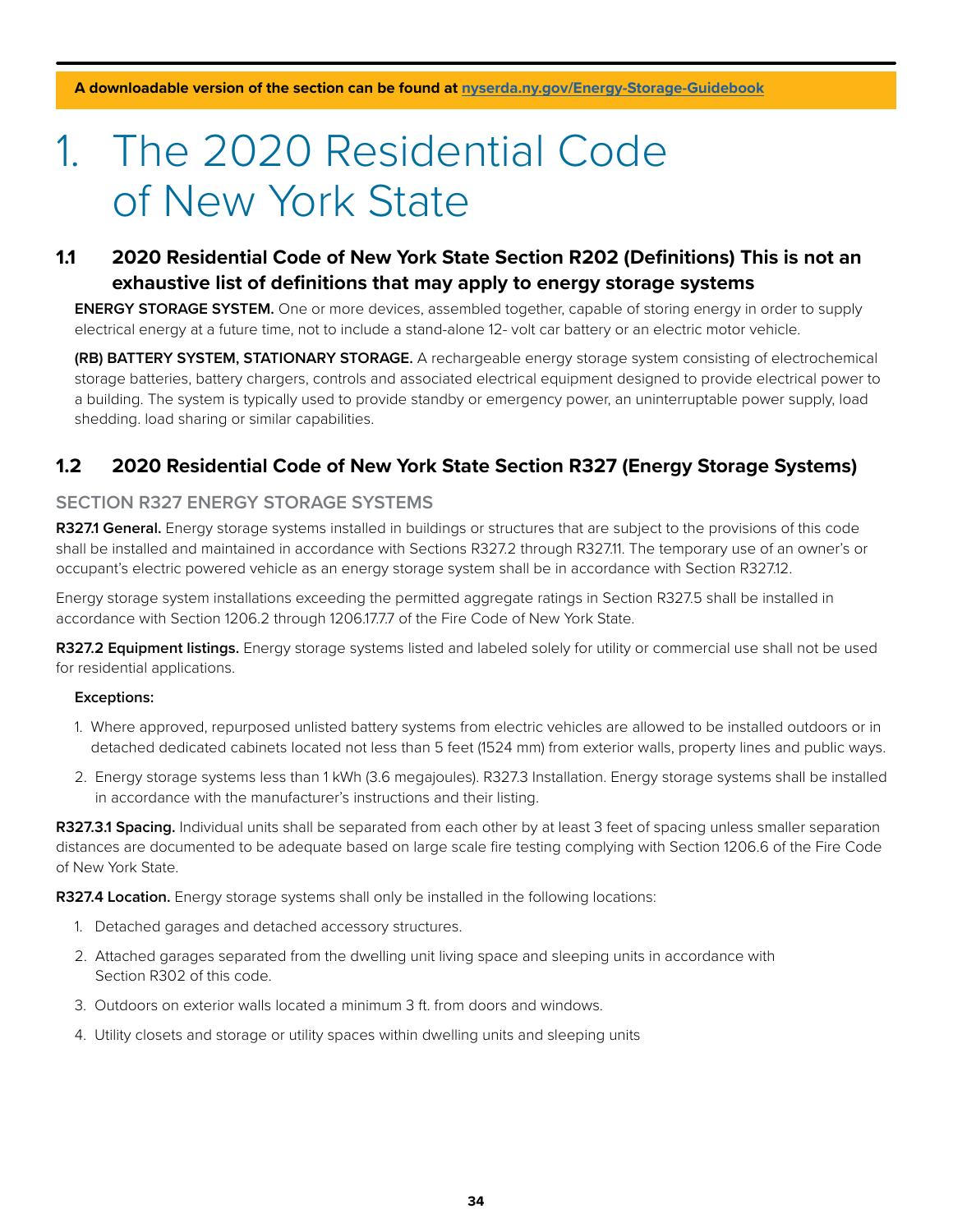**R327.5 Energy ratings.** Individual energy storage system units shall have a maximum rating of 20 kWh. The aggregate rating shall not exceed:

- 1. 40 kWh within utility closets and storage or utility spaces
- 2. 80 kWh in attached or detached garages and detached accessory structures
- 3. 80 kWh on exterior walls
- 4. 80 kWh outdoors on the ground

**R327.6 Electrical installation**. Energy storage systems shall be installed in accordance with NFPA 70. Inverters shall be listed and labeled in accordance with UL 1741 or provided as part of the UL 9540 listing. Systems connected to the utility grid shall use inverters listed for utility interaction.

**R327.7 Fire detection**. Rooms and areas in which energy storage systems are installed shall be protected by smoke alarms in accordance with Section R314. A heat detector or heat alarm listed and interconnected to the smoke alarms shall be installed in locations where smoke alarms cannot be installed based on their listing.

**R327.8 Fire-resistance rating**. Rooms and areas containing energy storage systems shall be protected on the system side by no less than 5/8-inch Type X gypsum board or equivalent, installed on the walls and ceiling of the room or area.

Attached garages containing energy storage systems shall be protected on the system side by fire-resistant construction in accordance with Section R302.

**R327.9 Protection from impact**. Energy storage systems installed in a location subject to vehicle damage shall be protected by approved barriers.

**R327.10 Ventilation**. Indoor installations of energy storage systems that include batteries that produce hydrogen or other flammable gases during charging shall be provided with exhaust ventilation in accordance with Section 1206.13.1 of the Fire Code of New York State.

**R327.11 Toxic and highly toxic gas.** Energy storage systems that have the potential to release toxic or highly toxic gas during charging, discharging and normal use conditions shall not be installed within one- and two-family dwellings and townhouses.

**R327.12 Electric vehicle use.** The temporary use of an owner or occupant's electric powered vehicle to power a dwelling unit or sleeping unit while parked in an attached or detached garage or outside shall comply with the vehicle manufacturer's instructions and NFPA 70. The batteries on electric vehicles shall not contribute to the aggregate energy limitations in Section R327.

# 2. The 2020 Building Code of New York State

### **2.1 2020 Building Code of New York State Section 202 (Definitions) This is not an exhaustive list of definitions that may apply to energy storage systems**

**ENERGY STORAGE SYSTEM.** One or more devices, assembled together, capable of storing energy in order to supply electrical energy at a future time.

**GAS DETECTION SYSTEM.** A system or portion of a combination system that utilizes one or more stationary sensors to detect the presence of a specified gas at a specified concentration and initiate one or more responses required by this code, such as notifying a responsible person, activating an alarm signal, or activating or deactivating equipment. A selfcontained gas detection and alarm device is not classified as a gas detection system.

#### **2.2 2020 Building Code of New York State Section 307.1.1 (Uses other than Group H)**

- 9. Stationary storage battery systems in accordance with the Fire Code of New York State.
- 16. Capacitor energy storage systems in accordance with the Fire Code of New York State.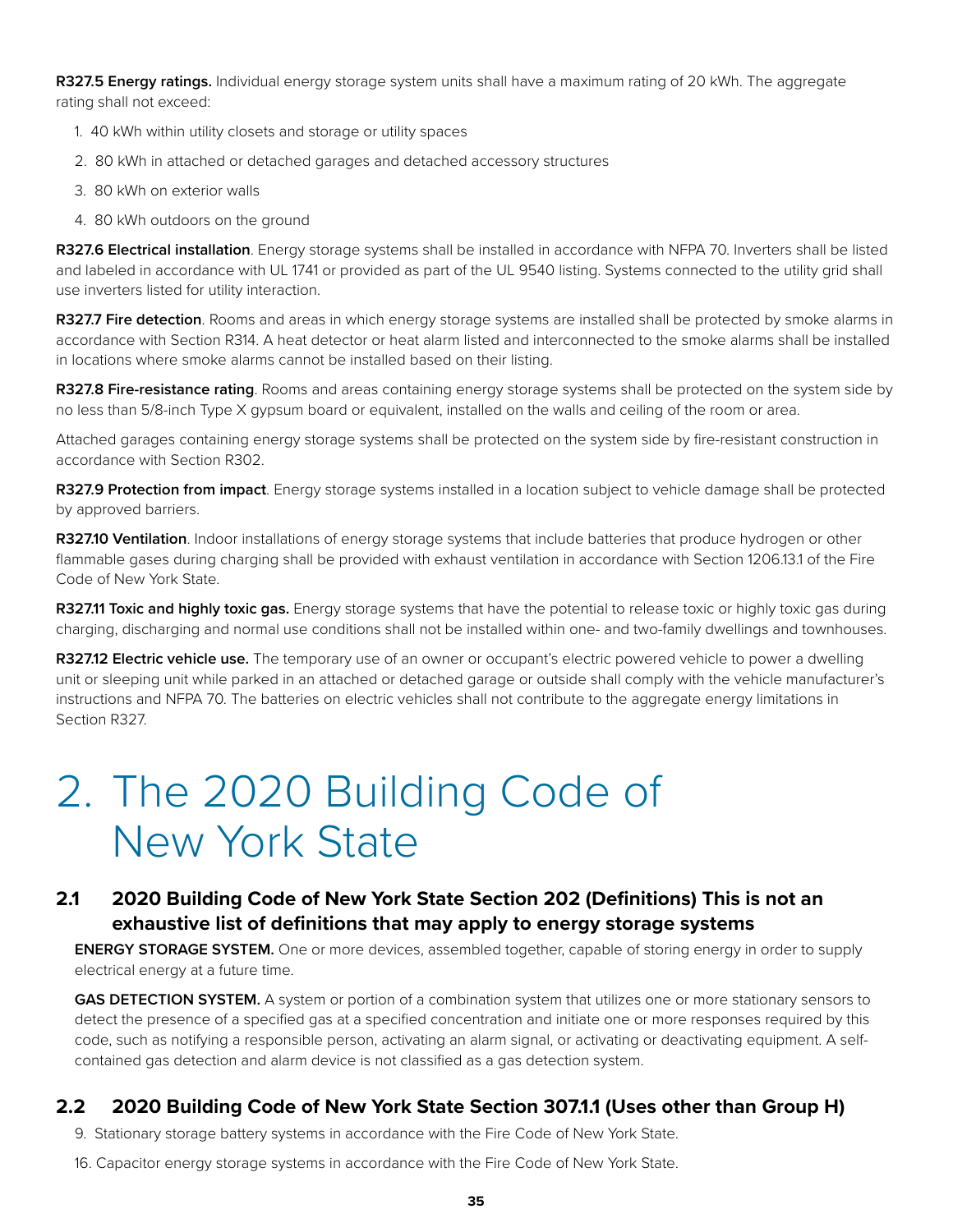### **2.3 2020 Building Code of New York State Table 509 (Incidental Uses)**

| I ROOM OR AREA                                                                                                                                              | <b>SEPARATION AND/OR PROTECTION</b> |
|-------------------------------------------------------------------------------------------------------------------------------------------------------------|-------------------------------------|
| Energy storage systems having an energy capacity greater than<br>the threshold quantity specified in Tabled 1206.1 of the Fire Code of<br>l New York State. | 2 hours                             |

# **2.4 2020 Building Code of New York State Section 907.2.23 (Fire Alarm and Detection Systems, Where required—new buildings and structures, Energy storage systems)**

**907.2.22 Battery rooms.** An automatic smoke detection system shall be installed in areas containing stationary energy storage systems as required in section 1206 of the Fire Code of New York State.

**907.2.23 Capacitor energy storage systems.** An automatic smoke detection system shall be installed in areas containing capacitor energy storage systems as required in section 1206 of the Fire Code of New York State.

# **2.5 2020 Building Code of New York State Section 916 (Gas Detection Systems)**

#### **SECTION 916 GAS DETECTION SYSTEMS**

**916.1 Gas detection systems.** Gas detection systems required by this code shall comply with Sections 916.2 through 916.11.

**916.2 Permits.** Permits shall be required as set forth in Section 105 of the Fire Code of New York State

 **916.2.1 Construction documents.** Documentation of the gas detection system design and equipment to be used that demonstrates compliance with the requirements of this code and the Fire Code of New York State shall be provided with the application for permit.

**916.3 Equipment.** Gas detection system equipment shall be designed for use with the gases being detected and shall be installed in accordance with manufacturer's instructions.

**916.4 Power connections.** Gas detection systems shall be permanently connected to the building electrical power supply or shall be permitted to be cord connected to an unswitched receptacle using an approved restraining means that secures the plug to the receptacle.

**916.5 Emergency and standby power.** Standby or emergency power shall be provided, or the gas detection system shall initiate a trouble signal at an approved location if the power supply is interrupted.

**916.6 Sensor locations.** Sensors shall be installed in approved locations where leaking gases are expected to accumulate.

**916.7 Gas sampling.** Gas sampling shall be performed continuously. Sample analysis shall be processed immediately after sampling, except as follows:

- 1. For HPM gases, sample analysis shall be performed at intervals not exceeding 30 minutes.
- 2. For toxic gases, that are not HPM, sample analysis shall be performed at intervals not exceeding 5 minutes in accordance with Section 6004.2.2.7 of the Fire Code of New York State.
- 3. Where a less frequent or delayed sampling interval is approved.

**916.8 System activation.** A gas detection alarm shall be initiated where any sensor detects a concentration of gas exceeding the following thresholds:

- 1. For flammable gases, a gas concentration exceeding 25 percent of the lower flammability limit (LFL).
- 2. For nonflammable gases, a gas concentration exceeding one-half of the IDLH, unless a different threshold is specified by the section of this code requiring a gas detection system.

Upon activation of a gas detection alarm, alarm signals or other required responses shall be as specified by the section of this code requiring a gas detection system. Audible and visible alarm signals associated with a gas detection alarm shall be distinct from fire alarm and carbon monoxide alarm signals.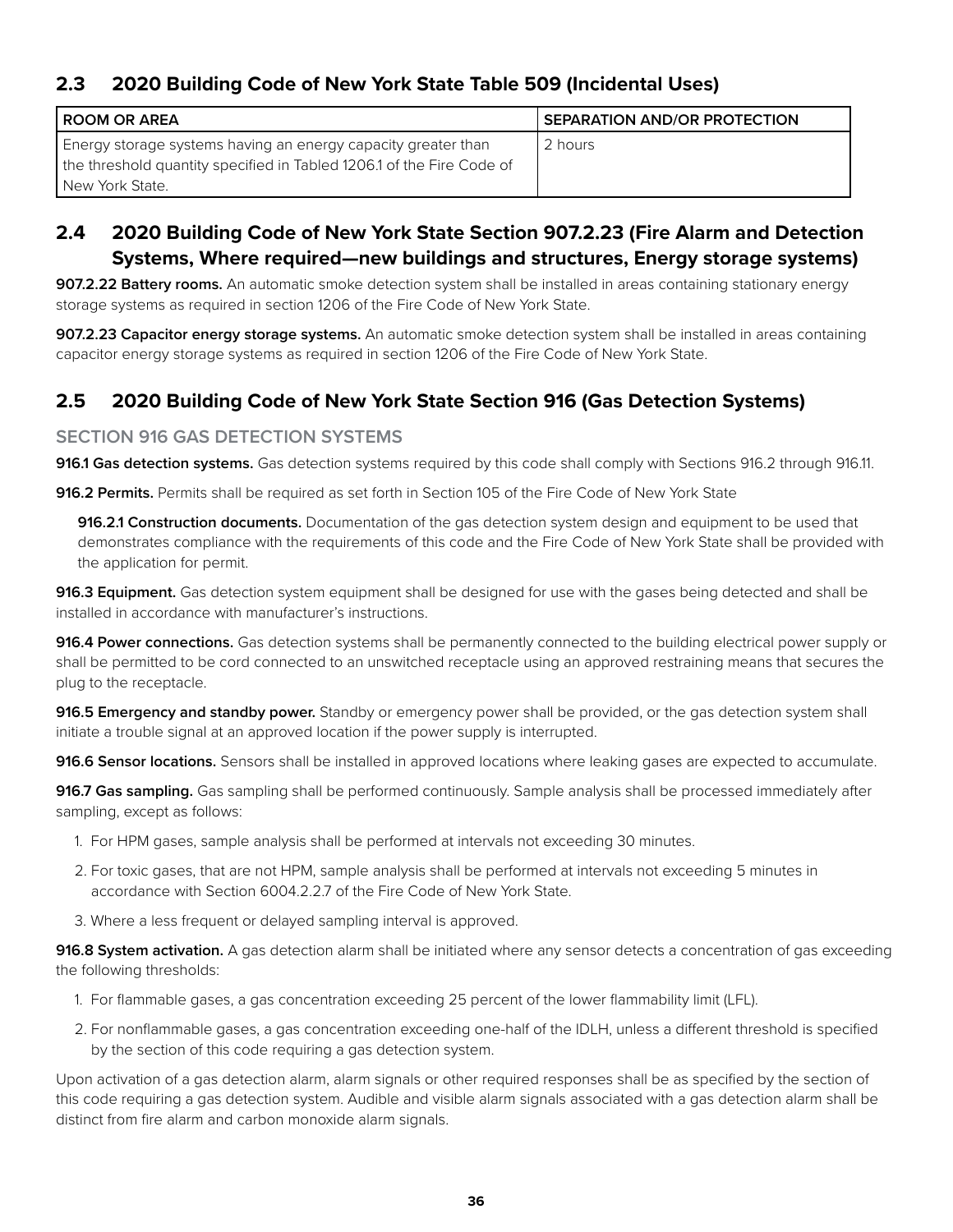**916.9 Signage.** Signs shall be provided adjacent to gas detection system alarm signaling devices that advise occupants of the nature of the signals and actions to take in response to the signal.

**916.10 Fire alarm system connections.** Gas sensors and gas detection systems shall not be connected to fire alarm systems unless approved and connected in accordance with the fire alarm equipment manufacturer's instructions.

**916.11 Inspection, testing and sensor calibration.** Gas detection systems and sensors shall be inspected, tested and calibrated in accordance with the Fire Code of New York State.

# **2.6 2020 Building Code of New York State Section 2702.2 (Emergency and Standby Power Systems, Where required)**

2702.2.7 Gas detection systems. Emergency or standby power shall be provided for gas detection systems in accordance with the Fire Code of the State of New York.

**2702.2.19 Exhaust ventilation systems.** Standby power shall be provided for mechanical exhaust ventilation systems as required in accordance with the Fire Code of the State of New York.

# 3. The 2020 Fire Code of New York State

# **3.1 2020 Fire Code of New York State Section 202 (Definitions) This is not an exhaustive list of definitions that may apply to energy storage systems**

**BATTERY SYSTEM, STATIONARY STORAGE.** A rechargeable energy storage system consisting of electro-chemical storage batteries, battery chargers, controls, and associated electrical equipment designed to provide electrical power to a building. The system is typically used to provide standby or emergency power. an uninterruptable power supply, load shedding. load sharing or similar capabilities.

**Flow battery.** A type of storage battery that includes chemical components dissolved in two different liquids, ion exchange, which provides the flow of electrical current, occurs through the membrane while both liquids circulate in their respective spaces.

**Lead-acid battery.** A storage battery that is comprised of lead electrodes immersed in sulphuric acid electrolyte

**Lithium ion battery.** A storage battery with lithium ions serving as the charge carriers of the battery. The electrolyte is a polymer mixture of carbonates with an inorganic salt and can be in a liquid or a gelled polymer form. Lilhiated metal oxide is typically a cathode and forms of carbon or graphite typically form the anode.

**Lithium metal polymer battery.** A storage battery that is similar to the lithium ion battery except that it has a lithium metal anode in the place of the traditional carbon or graphite anode.

**Nickel-cadmium (Ni-Cd) battery.** An alkaline storage battery in which the positive active material is nickel oxide, the negative contains cadmium and the electrolyte is potassium hydroxide.

**Pre-engineered stationary storage battery system.** An energy storage system consisting of batteries, a battery management system, components and modules that are produced in a factory, designed lo comprise the system when assembled on the job site.

**Prepackaged stationary storage battery system.** An energy storage system consisting of batteries, a battery management system, components and modules that is factory assembled and shipped as a complete unit for installation at the job site.

**Sodium-beta storage battery.** A storage battery also referred to as a Na-beta battery or NBB, which uses a solid betaalumina electrolyte membrane that selectively allows sodium ion transport between a positive electrode such as metal halide and a negative sodium electrode.

**Stationary storage battery.** A group of electrochemical cells interconnected lo supply a nominal voltage of DC power to a suitably connected electrical load, designed for service in a permanent location.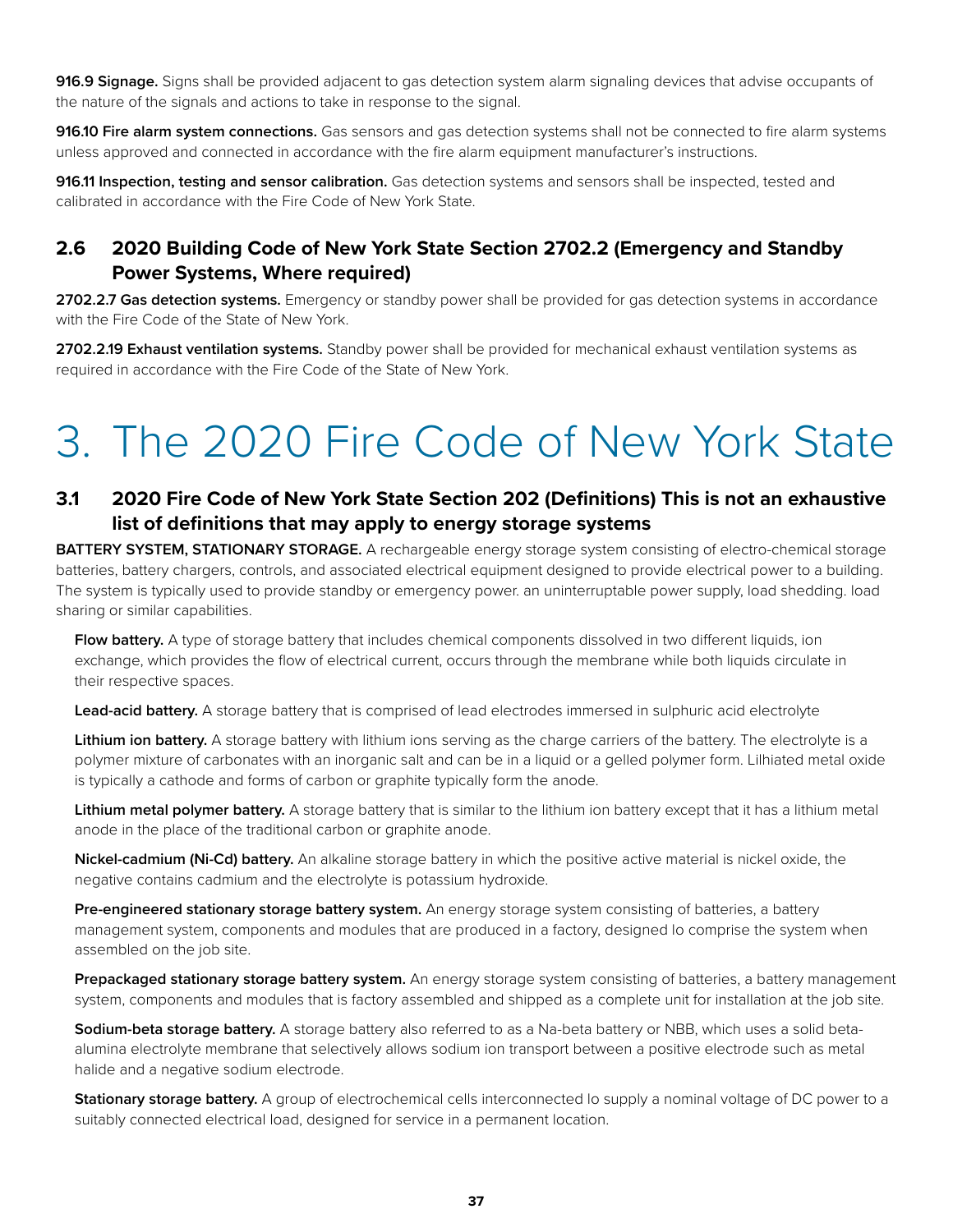**ENERGY STORAGE MANAGEMENT SYSTEM.** An electronic system that protects energy storage systems from operating outside their safe operating parameters and disconnects electrical power to the energy storage system or places it in a safe condition if potentially hazardous temperatures or other conditions are detected.

**CAPACITOR ENERGY STORAGE SYSTEM.** A stationary, rechargeable energy storage system consisting of capacitors, chargers, controls and associated electrical equipment designed to provide electrical power to a building or facility. The system is typically used to provide standby or emergency power, an uninterruptable power supply, load shedding, load sharing or similar capabilities.

**ENERGY STORAGE SYSTEM.** One or more devices, assembled together, capable of storing energy in order to supply electrical energy at a future time, not to include a stand-alone 12- volt car battery or an electric motor vehicle.

**ENERGY STORAGE SYSTEM CABINET.** A cabinet containing components of the energy storage system that is included in the UL 9540 listing for the system. Personnel are not able to enter the enclosure, other than reaching in to access components for maintenance purposes.

**ENERGY STORAGE SYSTEM COMMISSIONING.** A systematic process that provides documented confirmation that an energy storage system functions according to the intended design criteria and complies with applicable code requirements.

**ENERGY STORAGE SYSTEM DECOMMISSIONING.** A systematic process that provides documentation and procedures that allow an energy storage system to be safely deenergized, disassembled, readied for shipment or storage, and removed from the premise in accordance with applicable code requirements.

**ENERGY STORAGE SYSTEM, ELECTROCHEMICAL.** An energy storage system that stores energy and produces electricity using chemical reactions. It includes, among others, battery energy storage systems and capacitor energy storage systems.

**ENERGY STORAGE SYSTEM, MOBILE.** An energy storage system capable of being moved and utilized for temporary energy storage applications, and not installed as fixed or stationary electrical equipment. The system can include integral wheels for transportation or be loaded on a trailer and unloaded for charging, storage and deployment.

**ENERGY STORAGE SYSTEM, STATIONARY.** An energy storage system installed as fixed or stationary electrical equipment in a permanent location.

**GAS DETECTION SYSTEM.** A system or portion of a combination system that utilizes one or more stationary sensors to detect the presence of a specified gas at a specified concentration and initiate one or more responses required by this code, such as notifying a responsible person, activating an alarm signal, or activating or deactivating equipment. A self- contained gas detection and alarm device is not classified as a gas detection system.

WALK-IN ENERGY STORAGE SYSTEM UNIT. A pre-fabricated building that contains energy storage systems. It includes doors that provide walk-in access for personnel to maintain, test and service the equipment, and is typically used in outdoor and mobile energy storage system applications.

### **3.2 2020 Fire Code of New York State Section 1203 Emergency and Standby Power Systems**

**1203.2.5 Exhaust ventilation systems.** Standby power shall be provided for mechanical exhaust ventilation systems as required in Section 1206.6.1.2.1. The system shall be capable of powering the required load for a duration of not less than 2 hours.

**1203.2.7 Gas detection systems.** Emergency power shall be provided for gas detection systems where required by Sections 604.2.8 and 604.2.14. Standby power shall be provided for gas detection systems where required by Section 916.5 and 1206.13.1.2.4.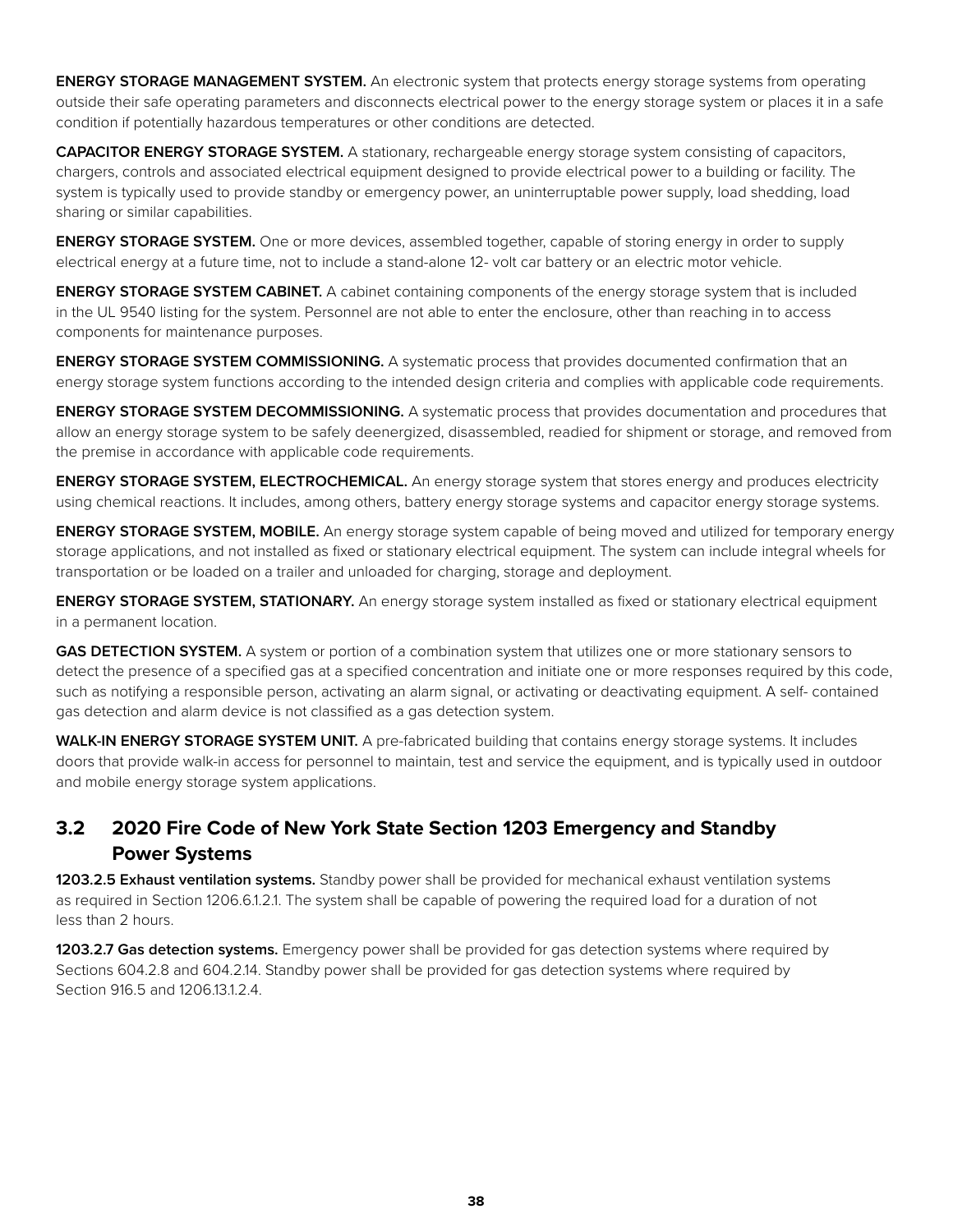### **3.3 2020 Fire Code of New York State Section 1206 Electrical Energy Storage Systems**

#### **SECTION 1206 Electrical ENERGY STORAGE SYSTEMS**

**[NY] 1206.1 Scope.** Energy storage systems having capacities exceeding the values shown in Table 1206.1 shall comply with Section 1206.2 through 1206.17.7.7. Energy storage systems in Group R-3 and R-4 occupancies shall comply with Section 1206.18.

*TABLE 1206.1 — ENERGY STORAGE SYSTEM THRESHOLD QUANTITIES*

| <b>TECHNOLOGY</b>                                         | <b>ENERGY CAPACITY®</b>              |
|-----------------------------------------------------------|--------------------------------------|
| Lead-acid batteries, all types                            | 70 kWh (252 Megajoules) <sup>c</sup> |
| Nickel-cadmium batteries (Ni-Cd)                          | 70 kWh (252 Megajoules)              |
| Nickel metal hydride (Ni-MH)                              | 70 kWh (252 Megajoules)              |
| Lithium-ion batteries                                     | 20 kWh (72 Megajoules)               |
| Flow batteries <sup>b</sup>                               | 20 kWh (72 Megajoules)               |
| Other battery technologies                                | 10 kWh (36 Megajoules)               |
| Capacitor energy storage systems                          | 3 kWh (10.8 Megajoules)              |
| Other electrochemical energy storage systems technologies | 3 kWh (10.8 Megajoules)              |

a. Energy capacity is the total energy capable of being stored (nameplate rating), not the usable energy rating. For units rated in Amp-Hours, kWh shall equal rated voltage times amp-hour rating divided by 1000.

b. Shall include vanadium, zinc-bromine, polysulfde-bromide, and other flowing electrolyte type technologies.

c. An installation that exceeds 50 gallons of lead-acid battery electrolyte shall be considered to have exceeded the threshold quantities of this Table.

**1206.2 Applicability.** The provisions of Section 1206 shall apply to the installation, operation, maintenance, repair, retrofitting, testing, commissioning and decommissioning of both stationary energy storage systems and mobile energy storage systems.

#### **Exceptions:**

- 1. Equipment associated with the generation, control, transformation, transmission, or distribution of energy installations that is under the exclusive control of an electric utility.
- 2. Outdoor stationary vehicle charging stations with a capacity of 250 kWh or less. Electrical connections between the charging station and buildings shall meet the requirements of NFPA 70.

**1206.2.1 Electrical wiring and equipment.** Electrical wiring and equipment used in connection with energy storage systems shall be installed and maintained in accordance with this Chapter and NFPA 70.

**1206.2.2 Mixed system installation.** Where approved by the fire code official, the aggregate nameplate kWh energy capacity of all energy storage systems in a fire area shall not exceed the maximum quantity specified for any of the energy storage systems in this chapter. Where required by the Authority Having Jurisdiction, a hazard mitigation analysis shall be provided and approved to evaluate any potential adverse interaction between the various energy storage systems and technologies.

**1206.3 Permits.** Building permits and operating permits shall be provided in accordance with Section 108 of the 2017 Uniform Code Supplement.

**1206.4 Construction documents.** The following information shall be provided with the permit application:

- 1. Location and layout diagram of the room or area in which the energy storage system is to be installed.
- 2. Details on the fire-resistance rating of assemblies enclosing the energy storage system.
- 3. The quantities and types of energy storage system to be installed.
- 4. Manufacturer's specifications, ratings and listings of each energy storage system.
- 5. Description of energy storage management systems and their operation.
- 6. Location and content of required signage.
- 7. Details on fire suppression, smoke or fire detection, thermal management, ventilation, exhaust and deflagration venting systems, if provided.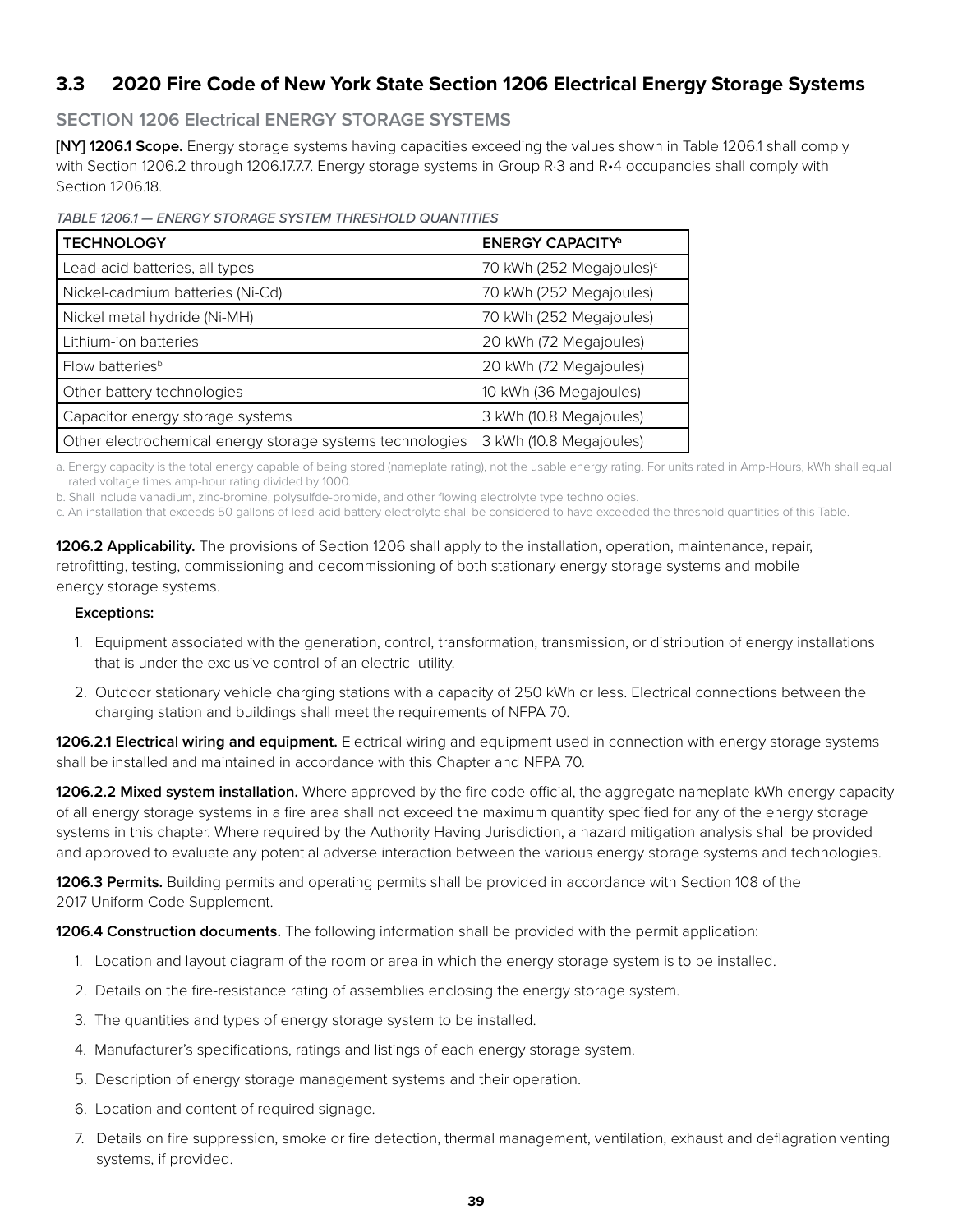- 8. Support arrangement associated with the installation, including any required seismic restraint.
- 9. A commissioning plan complying with 1206.9.1.
- 10. A decommissioning plan complying with 1206.9.3.
- 11. Peer reviewer identification and qualifications, where required by the Authority Having Jurisdiction.

**1206.5 Hazard mitigation analysis.** A failure modes and effects analysis (FMEA) or other approved hazard mitigation analysis shall be provided under any of the following conditions:

- 1. Where energy storage system technologies not specifically identified in Table 1206.1 are provided.
- 2. More than one energy storage system technology is provided in a room or enclosed area.
- 3. Where allowed as a basis for increasing maximum allowable quantities. See Section 1206.12.2.

**1206.5.1 Fault condition.** The hazard mitigation analysis shall evaluate the consequences of the following failure modes. Only single failure modes shall be considered.

- 1. A thermal runaway condition in a single energy storage system rack, module or unit.
- 2. Failure of any energy storage management system.
- 3. Failure of any required ventilation or exhaust system.
- 4. Voltage surges on the primary electric supply.
- 5. Short circuits on the load side of the energy storage system.
- 6. Failure of the smoke detection, fire detection, fire suppression, or gas detection system.
- 7. Required spill neutralization not being provided or failure of a required secondary containment system.

**1206.5.2 Analysis approval.** The fire code official may approve the hazardous mitigation analysis provided the consequences of the hazard mitigation analysis demonstrate:

- 1. Fires will be contained within unoccupied energy storage system rooms or areas for the minimum duration of the fire-resistance rated assemblies identified in Section 1206.14.4.
- 2. Fires in occupied work centers will be detected in time to allow occupants within the room or area to safely evacuate.
- 3. Toxic and highly toxic gases released during fires will not reach concentrations in excess of OSHA-regulated IDLH levels in the building or in adjacent means of egress routes during the time deemed necessary to evacuate occupants from any affected area.
- 4. Flammable gases released from energy storage systems during charging, discharging and normal operation will not exceed 25 percent of their lower flammability limit (LFL).
- 5. Flammable gases released from energy storage systems during fire, overcharging and other abnormal conditions will be controlled through the use of ventilation of the gases preventing accumulation or by deflagration venting.

**1206.5.3 Additional protection measures.** Construction, equipment and systems that are required for the energy storage system to comply with the hazardous mitigation analysis, including but not limited to those specifically described in Section 1206 shall be installed, maintained and tested in accordance with nationally recognized standards and specified design parameters.

**1206.6 Large scale fire test.** Where required elsewhere in Section 1206, large scale fire testing shall be conducted on a representative energy storage system in accordance with UL 9540A or approved equivalent. The testing shall be conducted or witnessed and reported by an approved testing laboratory and show that a fire involving one energy storage system will not propagate to an adjacent energy storage system. In addition, the testing shall demonstrate that, where the energy storage system is installed within a room, enclosed area or walk-in energy storage system unit, a fire will be contained within the room, enclosed area or walk-in energy storage system unit for a duration equal to the fire-resistance rating of the room assemblies as specified in Section 1206.14.4. The test report shall be provided to the fire code official for review and approval.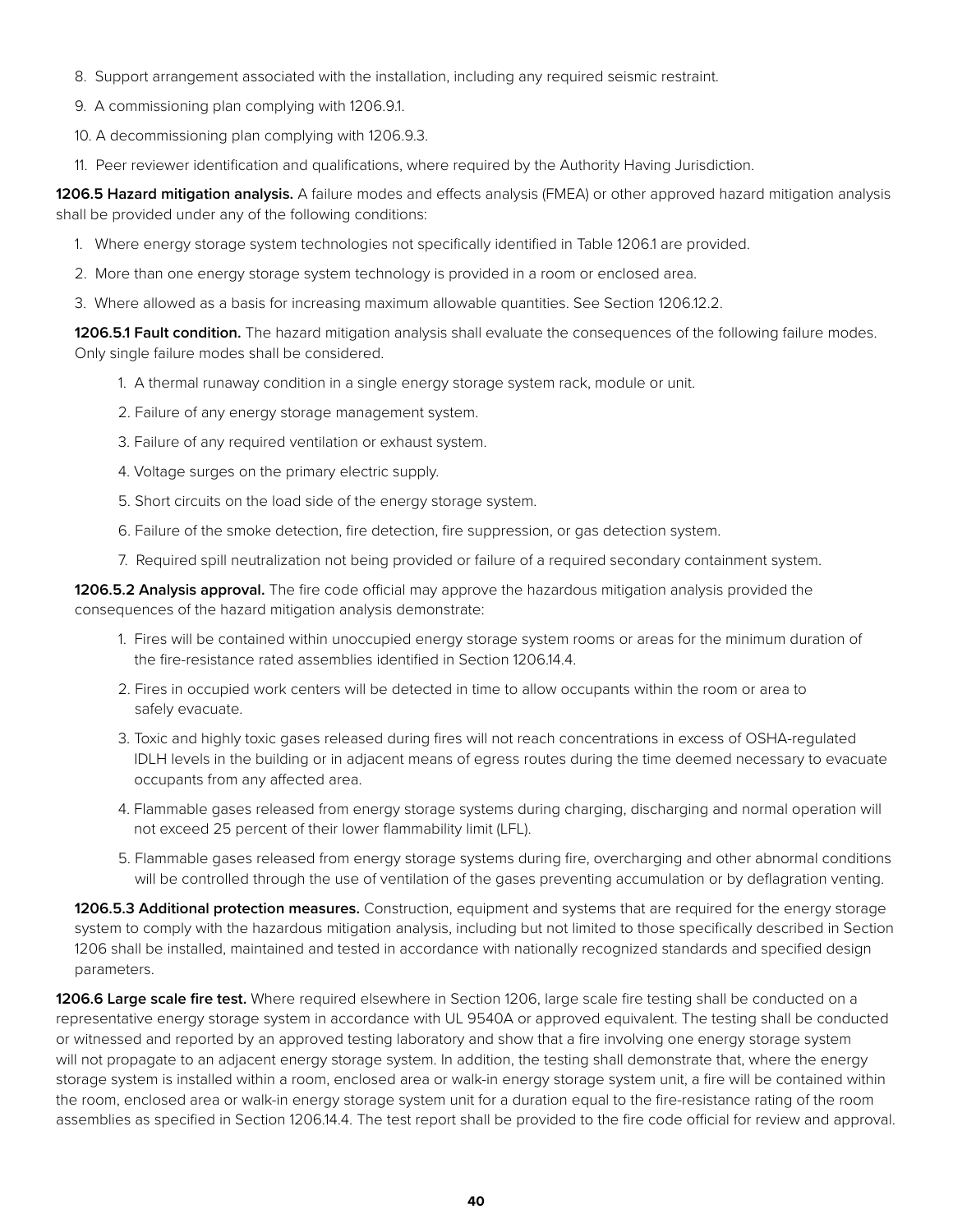**1206.7 Fire remediation.** Where a fire or other event has damaged the energy storage system, the system owner, agent, or lessee shall, at their expense, comply with Sections 1206.7.1 and 1206.7.2, or remove damaged equipment from the premises to a safe location.

**1206.7.1 Fire mitigation personnel.** Where, required by the fire code official, the system owner, agent or lessee shall, at their expense, immediately dispatch one or more fire mitigation personnel to the premises. The personnel shall remain on duty continuously after the fire department leaves the premises and until the damaged energy storage system equipment is removed from the premises, or earlier if the fire code official indicates the public safety hazard has been abated.

**1206.7.2 Duties.** On-duty fire mitigation personnel shall have the following responsibilities:

- 1. Keep diligent watch for fires, obstructions to means of egress, and other hazards.
- 2. Immediately contact the fire department if their assistance is needed to mitigate any hazards or extinguish fires.
- 3. Take prompt measures for remediation of hazards in accordance with the decommissioning plan in Section 1206.9.3.
- 4. Take prompt measures to assist in evacuation from the structures.

**1206.8 Peer review.** Where required by the Authority Having Jurisdiction, the owner or the owner's authorized agent shall be responsible for retaining and furnishing the services of a registered design professional or special expert, who will perform as a peer reviewer, subject to the approval of the fire code official.

**1206.8.1 Costs.** The costs of special services, where required by the Authority Having Jurisdiction, shall be borne by the owner or the owner's authorized agent.

**1206.8.2 Special expert.** Where the scope of work is limited or focused in an area that does not require the services of a registered design professional or the special knowledge and skills associated with the practice of architecture or engineering, an approved special expert may be employed by the owner or the owner's authorized agent as the person in responsible charge of the limited or focused activity.

- 1. **Scope of work.** The scope of work of a special expert shall be limited to the area of expertise as demonstrated in the documentation submitted to the fire code official for review and approval.
- 2. **Special expert qualifications.** Special experts are those individuals who possess the following qualifications:
	- 1. Has credentials of education and experience in an area of practice that is needed to evaluate risks and safe operations associated with the design, operation and special hazards of energy storage systems.
	- 2. Licensing or registration, when required by any other applicable statute, regulation, or local law or ordinance.

**1206.9 Commissioning, decommissioning, operation and maintenance.** Energy storage system commissioning, energy storage system decommissioning, operation, and maintenance shall be conducted in accordance with this section.

**1206.9.1 Commissioning.** Energy storage system commissioning of newly installed energy storage systems, and existing energy storage systems that have been retrofitted, replaced or previously decommissioned and are returning to service, shall be conducted prior to the energy storage system being placed in service, in accordance with a commissioning plan that has been approved prior to initiating commissioning. The commissioning plan shall include the following:

- 1. A narrative description of the activities that will be accomplished during each phase of commissioning including the personnel intended to accomplish each of the activities.
- 2. A listing of the specific energy storage system and associated components, controls and safety related devices to be tested, a description of the tests to be performed and the functions to be tested.
- 3. Conditions under which all testing will be performed, which are representative of the conditions during normal operation of the system.
- 4. Documentation of the owner's project requirements and the basis of design necessary to understand the installation and operation of the energy storage system.
- 5. Verification that required equipment and systems are installed in accordance with the approved plans and specifications.
- 6. Integrated testing for all fire and safety systems.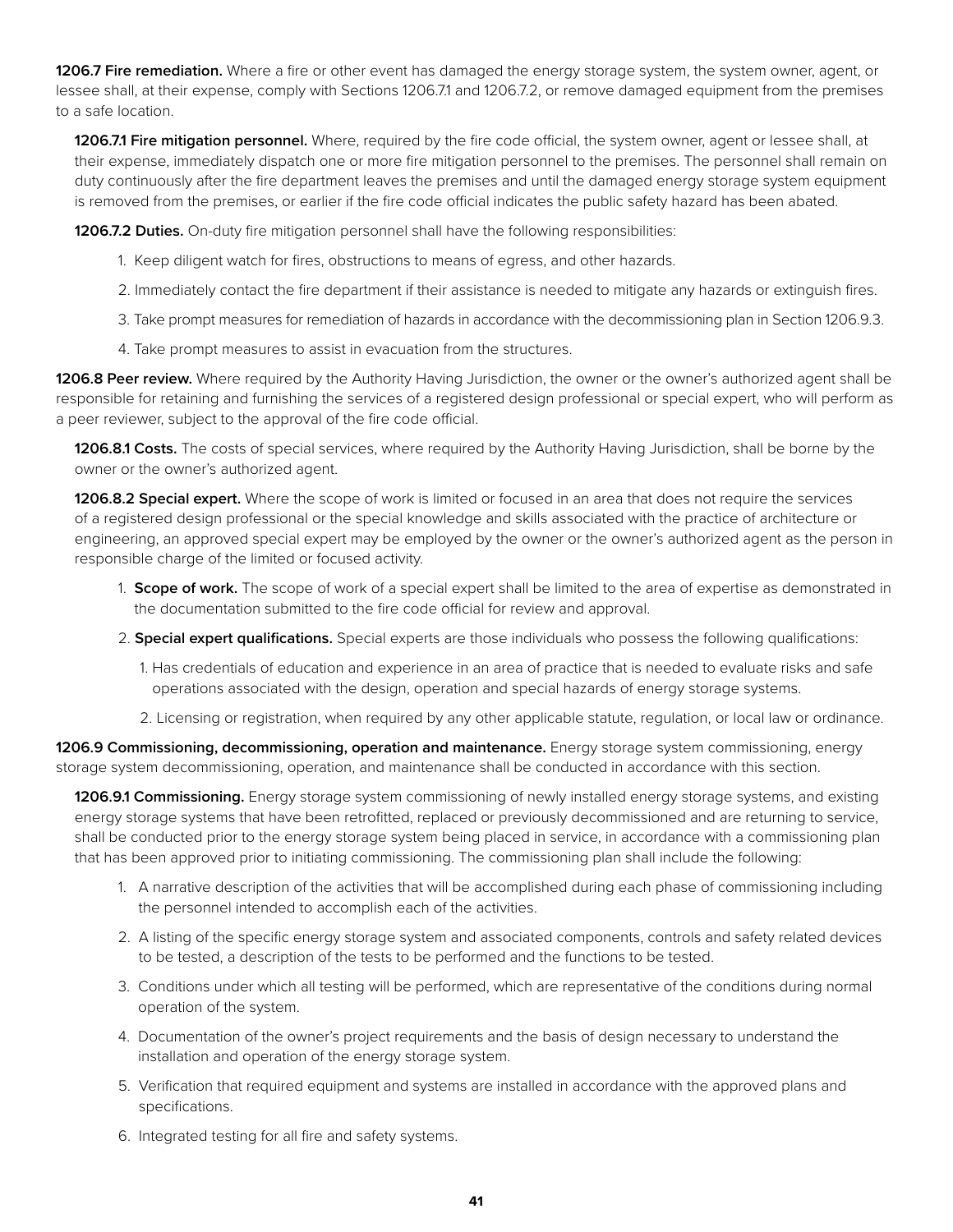- 7. Testing for any required thermal management, ventilation or exhaust systems associated with the energy storage system installation.
- 8. Preparation and delivery of operation and maintenance documentation.
- 9. Training of facility operating and maintenance staff.
- 10. Identification and documentation of the requirements for maintaining system performance to meet the original design intent during the operation phase.
- 11. Identification and documentation of personnel who are qualified to service, maintain and decommission the energy storage system, and respond to incidents involving the energy storage system, including documentation that such service has been contracted for.
- 12. A decommissioning plan in accordance with Section 1206.9.3.

**Exception:** Energy storage system commissioning shall not be required for lead-acid and nickel-cadmium battery systems at facilities under the exclusive control of communications utilities that comply with NFPA 76 and operate at less than 50 VAC and 60 VDC. However, a decommissioning plan shall be provided and maintained where required by the Authority Having Jurisdiction.

**1206.9.1.1 Initial acceptance testing.** During the commissioning process an energy storage system shall be evaluated for proper operation in accordance with the manufacturer's instructions and the commissioning plan prior to final approval.

**1206.9.1.2 Commissioning report.** A report describing the results of the energy storage system commissioning and including the results of the initial acceptance testing required in Section 1206.9.1.1 shall be provided to the fire code official prior to final inspection and approval and maintained at an approved on-site location.

**1206.9.2 Operation and Maintenance Manual.** An Operation and Maintenance Manual (O&M) shall be provided to both the energy storage system owner or their authorized agent and to the energy storage system operator before the energy storage system is put into operation. The energy storage system shall be operated and maintained in accordance with the manual. and a copy of the manual shall be retained at an approved onsite location and be available to the fire code official. The O&M shall include the following:

- 1. Manufacturer's O&M for the entire energy storage system or for each component of the system requiring maintenance, that clearly identifies the required routine maintenance actions.
- 2. Name, address and phone number of a service agency that has been contracted to service the energy storage system and its associated safety systems.
- 3. Maintenance and calibration information, including wiring diagrams, control drawings, schematics, system programming instructions and control sequence descriptions, for all energy storage systems controls.
- 4. Desired or field-determined control set points that are permanently recorded on control drawings at control devices or, for digital control systems, in system programming instructions.
- 5. A schedule for inspecting and recalibrating all energy storage system controls.
- 6. A service record log form that lists the schedule for all required servicing and maintenance actions and space for logging such actions that are completed over time and retained on site.
- 7. Inspection and testing records shall be maintained in the O&M.

**1206.9.2.1 Systems monitoring.** Systems that monitor and protect the energy storage system installation shall also be inspected and tested in accordance with the manufacturer's instructions and Section 1206.9.2.

**1206.9.3 Decommissioning.** The Authority Having Jurisdiction shall be notified prior to energy storage system decommissioning. Decommissioning or removal of the energy storage system from service, and from the facility in which it is located, shall be performed in accordance with the decommissioning plan. The plan shall include details on providing a safe and orderly shutdown of the energy storage system that includes the following:

- 1. A narrative description of the activities to be accomplished for removing the energy storage system from service, and from the facility in which it is located.
- 2. A listing of any contingencies for removing an intact operational energy storage system from service, and for removing an energy storage system from service that has been damaged by a fire or other event.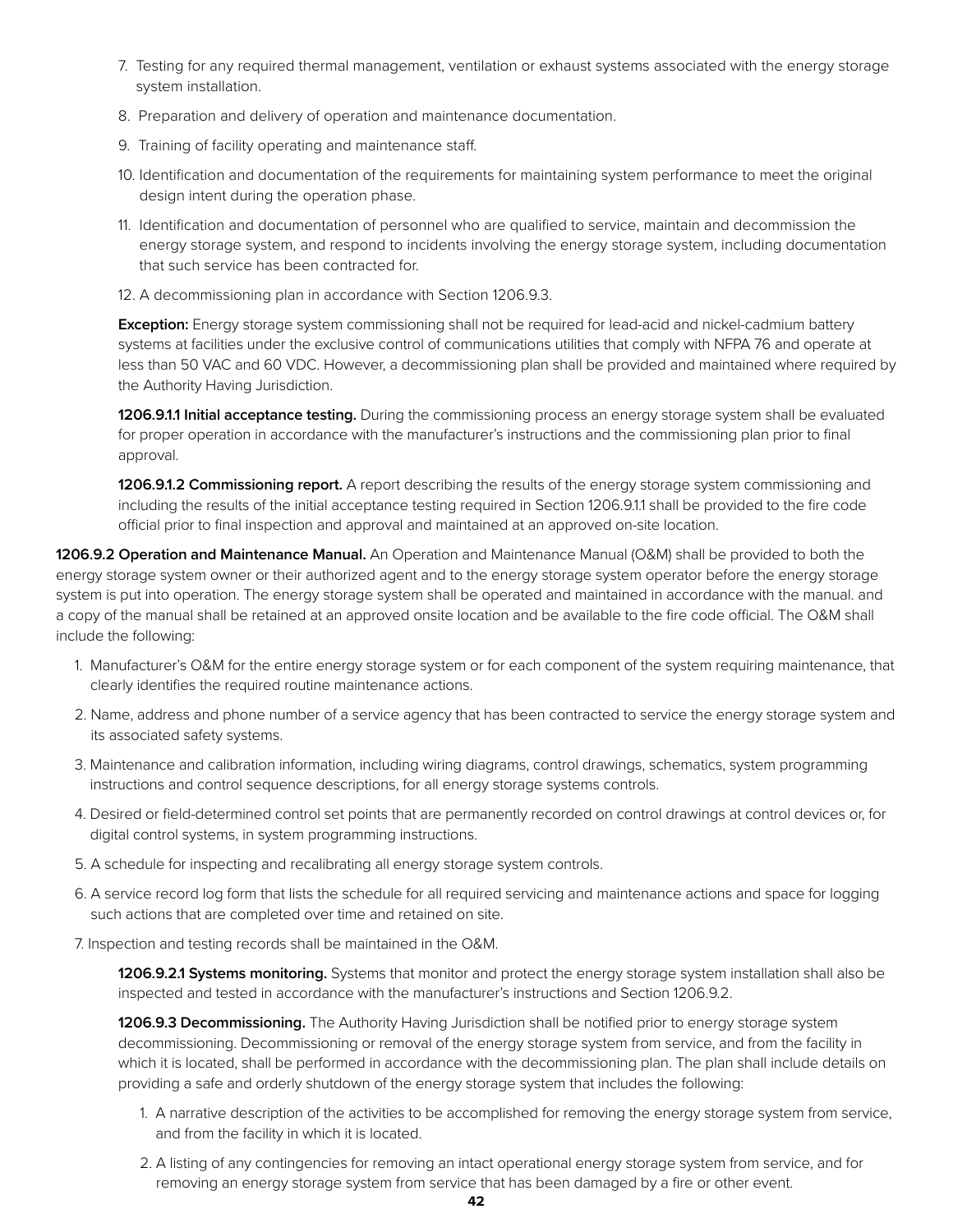**1206.10 Equipment.** Energy storage systems and equipment shall comply with Sections 1206.10.1 through 1206.10.9.

**1206.10.1 Energy storage system listings.** Energy storage systems shall be listed in accordance with UL 9540 or approved equivalent.

**Exception:** Lead-acid and nickel-cadmium battery systems installed in facilities under the exclusive control of communications utilities and operating at less than 50 VAC and 60 VDC in accordance with NFPA 76 are not required to be listed.

**1206.10.2 Equipment listing**. Chargers, inverters, energy storage management systems shall be covered as part of the UL 9540 listing or shall be listed separately.

**1206.10.3 Utility interactive systems.** Only inverters listed and labeled for utility interactive system use and identified as interactive shall be allowed to operate in parallel with the electric utility power system to supply power to common loads. Inverters shall be listed and labeled in accordance with UL 1741.

**1206.10.4 Energy storage management system.** Where required by the energy storage system listing an approved energy storage management system shall be provided that monitors and balances cell voltages, currents and temperatures within the manufacturer's specifications. The system shall disconnect electrical connections to the energy storage system or otherwise place it in a safe condition if potentially hazardous temperatures or other conditions such as short circuits, over voltage or under voltage are detected.

**1206.10.5 Enclosures.** Enclosures of energy storage systems shall be of noncombustible construction.

**1206.10.6 Repairs.** Repairs of energy storage systems shall only be done by qualified personnel. Repairs with other than identical parts shall be considered a retrofit and comply with Section 1206.10.7. Repairs shall be documented in the service records log.

**1206.10.7 Retrofits.** Retrofitting of an existing energy storage system shall comply with the following:

- 1. A building permit shall be obtained in accordance with Section 105.
- 2. New batteries, battery modules, capacitors and similar energy storage system components shall be listed.
- 3. Energy storage management systems and other monitoring systems shall be connected and installed in accordance with the manufacturer's instructions.
- 4. The overall installation shall continue to comply with UL 9540 listing requirements, where applicable.
- 5. Systems that have been retrofitted shall be commissioned in accordance with Section 1206.9.1.
- 6. Retrofits shall be documented in the service records log.

**Exception:** Retrofitting of lead-acid and nickel-cadmium batteries with other lead-acid and nickel-cadmium batteries at facilities under the exclusive control of communications utilities that comply with NFPA 76 and operate at less than 50 VAC and 60 VDC.

**1206.10.8 Replacements.** Replacements of energy storage systems shall be considered new energy storage system installations and shall comply with the provisions of Section 1206 as applicable to new energy storage systems. The energy storage system being replaced shall be decommissioned in accordance with Section 1206.9.3.

**1206.10.9 Reused and repurposed equipment.** Equipment and materials shall only be reused or reinstalled as approved by the fire code official. Storage batteries previously used in other applications, such as electric vehicle propulsion, shall not be reused in applications regulated by this Chapter, unless (1) approved by the fire code official and (2) the equipment is refurbished by a battery refurbishing company approved in accordance with UL 1974.

**1206.11 General installations requirements.** Energy storage systems shall comply with the requirements of Sections 1206.11.1 through 1206.11.12.

**1206.11.1 Electrical disconnects.** Where the energy storage system disconnecting means is not within sight of the main electrical service disconnecting means, placards or directories shall be installed at the location of the main electrical service disconnecting means indicating the location of stationary storage battery system disconnecting means, in accordance with NFPA 70.

**Exception:** Electrical disconnects for lead-acid and nickel-cadmium battery systems at facilities under the exclusive control of communications utilities and operating at less than 50 VAC and 60 VDC shall be permitted to have electrical disconnects signage in accordance with NFPA 76.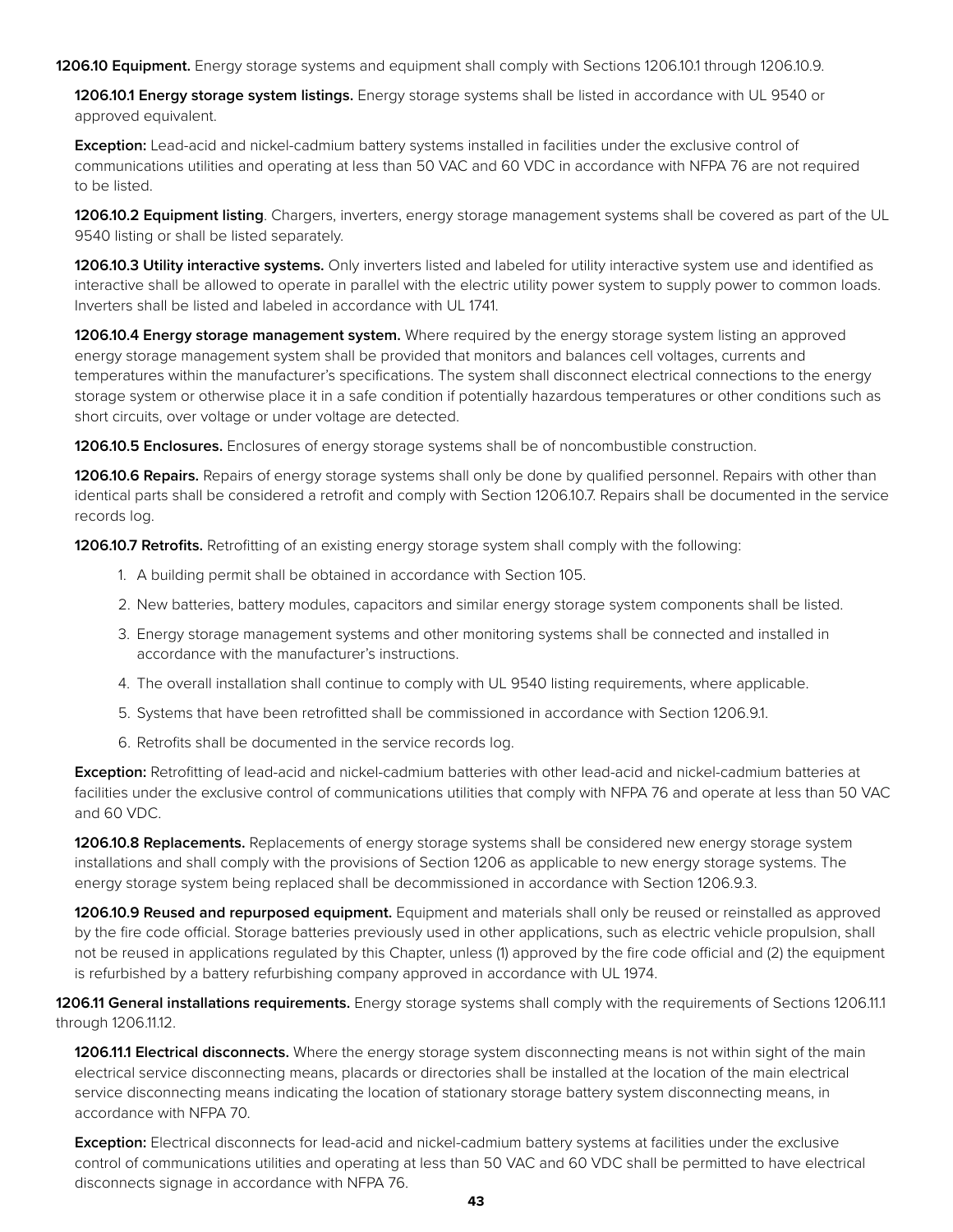**1206.11.2 Working clearances.** Access and working space shall be provided and maintained about all electrical equipment to permit ready and safe operation and maintenance of such equipment, in accordance with NFPA 70 and the manufacturer's instructions.

**1206.11.3 Fire-resistance rated construction.** Rooms and other indoor areas containing energy storage systems shall be separated from other areas of the building in accordance with Section 1206.14.4 and Chapter 7 of this code. Energy storage systems shall be permitted to be in the same room as the equipment they support.

**1206.11.4 Seismic and structural design.** Stationary energy storage systems shall comply with the seismic design requirements in Chapter 16 of the International Building Code and shall not exceed the floor loading limitation of the building.

**1206.11.5 Vehicle impact protection.** Where energy storage systems are subject to impact by a motor vehicle, including fork lifts, vehicle impact protection shall be provided in accordance with Section 312 of this code.

**1206.11.6 Combustible storage.** Combustible materials shall not be stored in energy storage system rooms, areas, or walkin energy storage system units. Combustible materials in occupied work centers covered by Section 1206.11.10 shall be stored at least 3 feet (914 mm) from energy storage system cabinets.

**1206.11.7 Toxic and highly toxic gases.** Energy storage systems installed indoors and that have the potential to release toxic and highly toxic gas during charging, discharging and normal use conditions shall be provided with a hazardous exhaust system in accordance with Section 502.8 of the Mechanical Code of New York State.

**1206.11.8 Signage.** Approved signs shall be provided on or adjacent to all entry doors to energy storage system rooms or areas, to walk-in energy storage system units located outdoors, on rooftops, or in open parking garages, and on enclosures of energy storage system cabinets. Signs shall be designed to meet both the requirements of this section and of NFPA 70. The signage shall include the following or equivalent.

- 1. "Energy Storage System", "Battery Storage System", "Capacitor Energy Storage System", or the equivalent.
- 2. The identification of the electrochemical energy storage system technology present and its rated capacity.
- 3. "Energized electrical circuits"
- 4. If water reactive electrochemical energy storage systems are present the signage shall include "APPLY NO WATER"
- 5. Current contact information, including phone number, for personnel with the technical knowledge of the system who is authorized to service the equipment and for fire mitigation personnel required by Section 1206.7.1.

**1206.11.9 Security of installations.** Rooms, areas and walk-in energy storage system units in which electrochemical energy storage systems are located shall be secured against unauthorized entry and safeguarded in an approved manner. Security barriers, fences, landscaping, and other enclosures shall not inhibit the required air flow to or exhaust from the electrochemical energy storage system and its components.

**1206.11.10 Occupied work centers.** Electrochemical energy storage systems located in rooms or areas occupied by personnel not directly involved with maintenance, service and testing of the systems shall comply with the following:

- 1. Electrochemical energy storage systems located in occupied work centers shall be housed in locked noncombustible cabinets or other enclosures to prevent access by unauthorized personnel.
- 2. Where electrochemical energy storage systems are contained in cabinets in occupied work centers, the cabinets shall be located within 10 feet (3048 mm) of the equipment that they support.
- 3. Cabinets shall include signage complying with Section 1206.11.8.

**1206.11.11 Open rack installations.** Where electrochemical energy storage systems are installed in a separate equipment room and only authorized personnel have access to the room, they shall be permitted to be installed on an open rack.

**1206.11.12 Walk-in units.** Walk-in energy storage system units shall only be entered for inspection, maintenance and repair of energy storage system units and ancillary equipment and shall not be occupied for other purposes.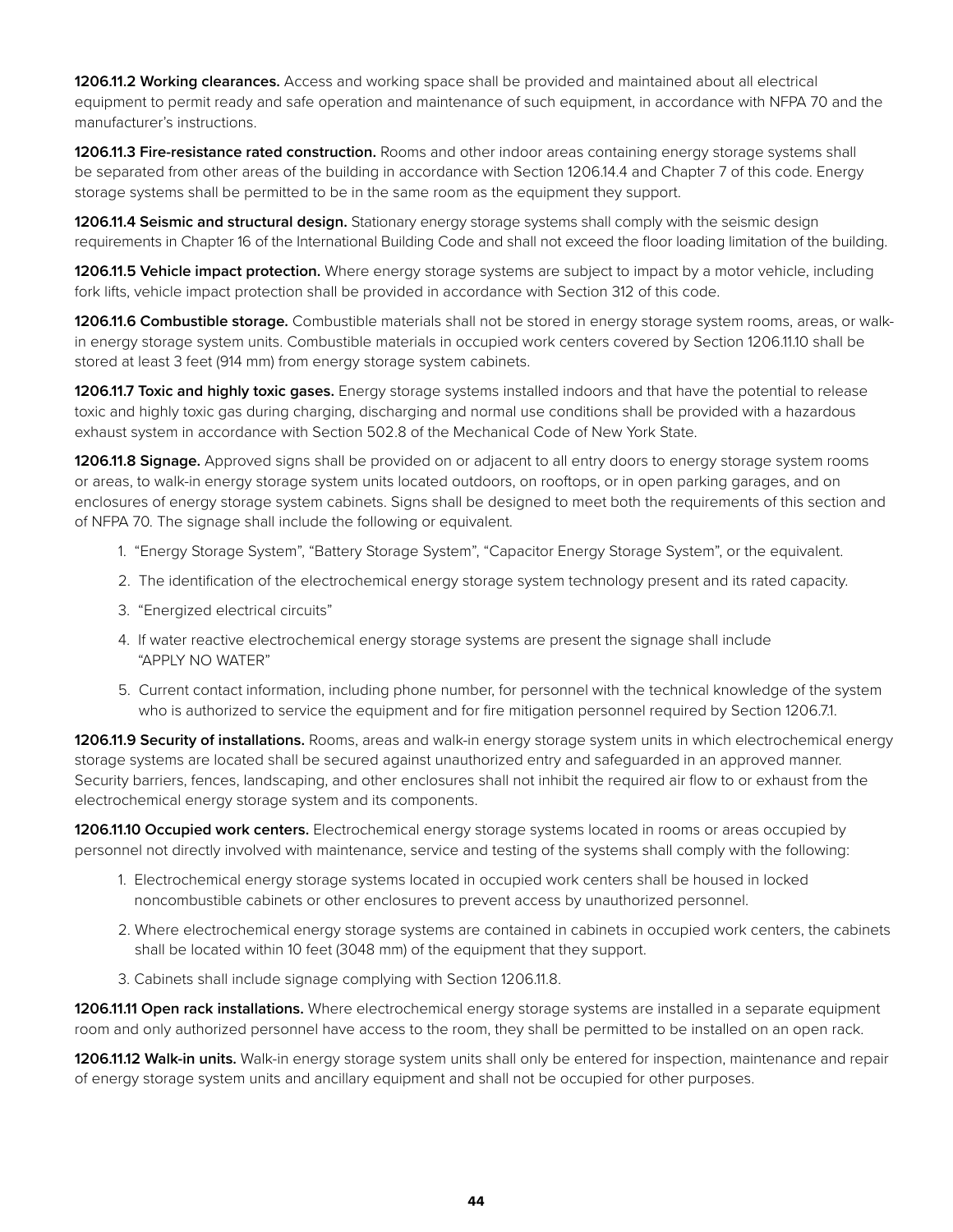**1206.12 Electrochemical Energy Storage System Protection.** Where required by Section 1206.14 through 1206.17, he protection of electrochemical energy storage systems shall be in accordance with Sections 1206.12.1 through 1206.12.8.

**1206.12.1 Size and separation.** Electrochemical energy storage systems shall be segregated into groups not exceeding 50 kWh (180 Mega joules). Each group shall be separated a minimum 3 feet (914 mm) from other groups and from walls in the storage room or area. The storage arrangements shall comply with Chapter 10 of this code.

#### **Exceptions:**

- 1. Lead-acid and nickel-cadmium battery systems in facilities under the exclusive control of communications utilities and operating at less than 50 VAC and 60 VDC in accordance with NFPA 76.
- 2. Larger capacities or smaller separation distances shall be permitted based on large scale fire testing complying with Section 1206.6.

**1206.12.2 Maximum allowable quantities.** Fire areas within rooms, areas and walk-in energy storage system units containing electrochemical energy storage systems shall not exceed the maximum allowable quantities in Table 1206.12.

#### **Exceptions:**

- 1. Where approved by the fire code official, rooms, areas and walk-in energy storage system units containing electrochemical energy storage systems that exceed the amounts in Table 1206.12 shall be permitted based on a hazard mitigation analysis in accordance with Section 1206.5 and large-scale fire testing complying with Section 1206.6.
- 2. Lead-acid and nickel-cadmium battery systems installed in facilities under the exclusive control of communications utilities and operating at less than 50 VAC and 60 VDC in accordance with NFPA 76.
- 3. Dedicated use buildings in compliance with Section 1206.14.1.

**1206.12.2.1 Mixed electrochemical energy systems.** Where rooms, areas and walk-in energy storage system units contain different types of electrochemical energy technologies, the total aggregate quantities of the systems shall be determined based on the sum of percentages of each technology type quantity divided by the maximum allowable quantity of each technology type. The sum of the percentages shall not exceed 100 percent of the maximum allowable quantity.

**1206.12.3 Elevation.** Electrochemical energy storage systems shall not be located in the following areas:

- 1. Where the floor is located more than 75 feet (22 860 mm) above the lowest level of fire department vehicle access, or
- 2. Where the floor is located below the lowest level of exit discharge.

#### **Exceptions:**

- 1. Lead-acid and Nickel-cadmium battery systems less than 50 VAC and 60 VDC installed in facilities under the exclusive control of communications utilities in accordance with NFPA 76.
- 2. Where approved by the fire code official, installations shall be permitted in underground vaults complying with NFPA 70, Article 450, Part III.
- 3. Where approved by the fire code official, installations shall be permitted on higher and lower floors, based on large scale fire testing complying with Section 1206.6 or on hazard mitigation analysis complying with Section 1206.5.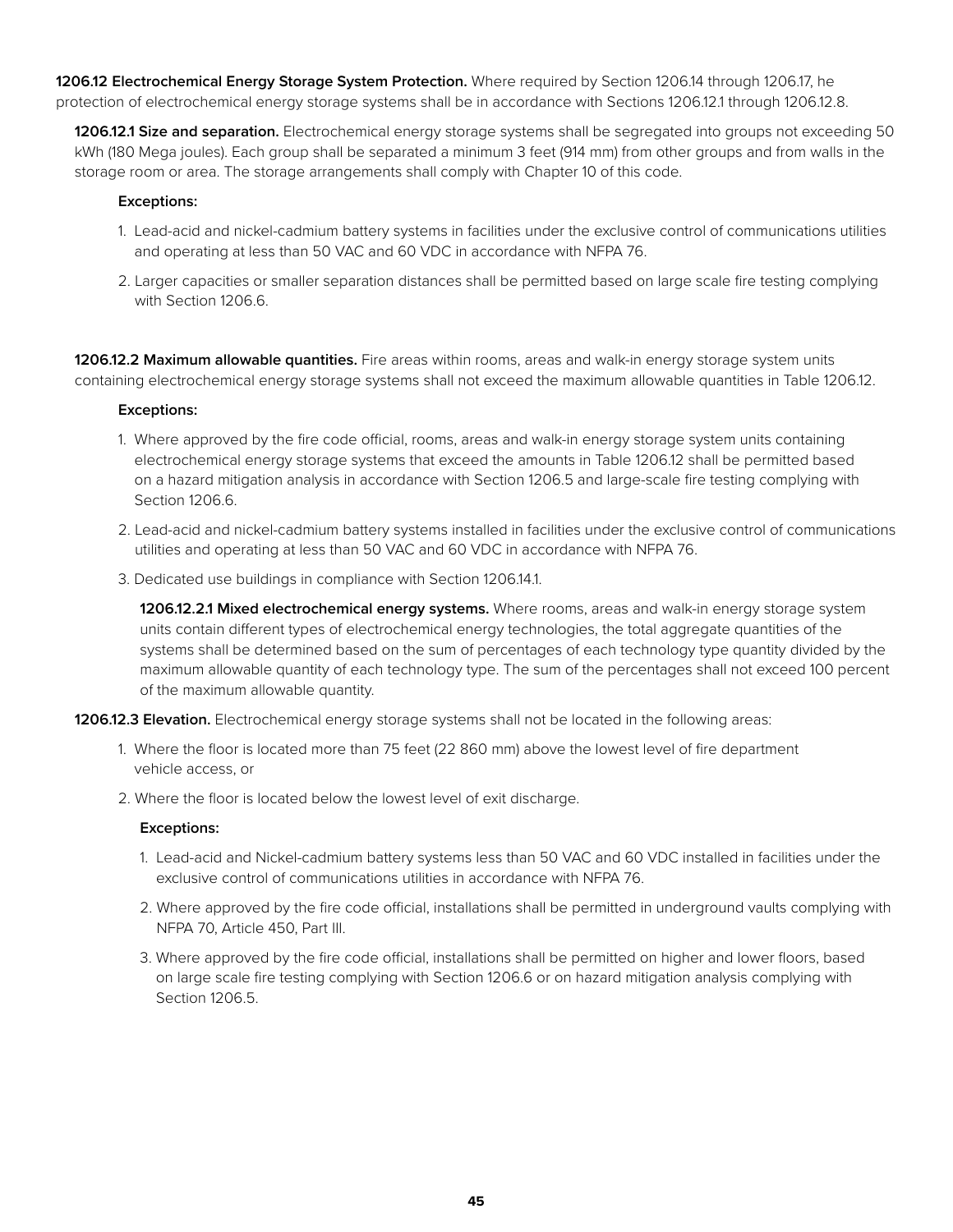*TABLE 1206.12 - MAXIMUM ALLOWABLE QUANTITIES OF ELECTROCHEMICAL ENERGY STORAGE SYSTEMS*

| <b>TECHNOLOGY</b>                           | <b>MAXIMUM ALLOWABLE QUANTITIES at ALLOWABLE QUANTITIES</b> |  |  |  |  |
|---------------------------------------------|-------------------------------------------------------------|--|--|--|--|
| <b>STORAGE BATTERIES</b>                    |                                                             |  |  |  |  |
| Lead-acid, all types                        | Unlimited                                                   |  |  |  |  |
| Nickel-cadmium (Ni-Cd)                      | Unlimited                                                   |  |  |  |  |
| Nickel metal hydride (Ni-MH)                | Unlimited                                                   |  |  |  |  |
| Lithium-ion                                 | 600 kWh                                                     |  |  |  |  |
| Flow batteries <sup>b</sup>                 | 600 kWh                                                     |  |  |  |  |
| Other battery technologies                  | 200 kWh                                                     |  |  |  |  |
| <b>CAPACITORS</b>                           |                                                             |  |  |  |  |
| All types                                   | 20 kWh                                                      |  |  |  |  |
| OTHER ELECTROCHEMICAL ENERGY STORAGE SYSTEM |                                                             |  |  |  |  |
| 20 kWh<br>All types                         |                                                             |  |  |  |  |

a. For electrochemical energy storage system units rated in Amp-Hours, kWh shall equal rated voltage times the Amp-hour rating divided by 1000 b. Shall include vanadium, zinc-bromine, polysulfide-bromide, and other flowing electrolyte type technologies

**1206.12.4 Fire detection.** An approved automatic smoke detection system or radiant energy– sensing fire detection system complying with Section 907 shall be installed in rooms, indoor areas, and walk-in energy storage system units containing electrochemical energy storage systems. An approved radiant energy–sensing fire detection system shall be installed to protect open parking garage and rooftop installations. Alarm signals from detection systems shall be monitored by an approved supervising station in accordance with NFPA 72.

**1206.12.4.1 System status.** Where required by the Authority Having Jurisdiction, visible annunciation shall be provided on cabinet exteriors or in other approved locations to indicate that potentially hazardous conditions associated with the energy storage system exist.

**1206.12.5 Fire suppression systems.** Rooms and areas within buildings and walk-in energy storage system units containing electrochemical energy storage systems shall be protected by an automatic fire suppression system designed and installed in accordance with one of the following:

- 1. An automatic sprinkler system designed and installed in accordance with Section 903.3.1.1 with a minimum density of 0.3 gpm/ft2 based on the fire area or on a 2,500 ft2 design area, whichever is smaller.
- 2. Where approved, based on large scale fire testing complying with Section 1206.6, an automatic sprinkler system designed and installed in accordance with Section 903.3.1.1 with a sprinkler hazard classification.
- 3. Where approved, based on large scale fire testing complying with Section 1206.6, the following alternate automatic fire extinguishing systems designed and installed in accordance with Section 904:
	- 3.1 NFPA 12, Standard on Carbon Dioxide Extinguishing Systems
	- 3.2 NFPA 15, Standard for Water Spray Fixed Systems for Fire Protection
	- 3.3 NFPA 750, Standard on Water Mist Fire Protection Systems
	- 3.4 NFPA 2001, Standard on Clean Agent Fire Extinguishing Systems
	- 3.5 NFPA 2010, Standard for Fixed Aerosol Fire Extinguishing Systems

**Exception:** Fire suppression systems for lead-acid and nickel-cadmium battery systems at facilities under the exclusive control of communications utilities that operate at less than 50 VAC and 60 VDC shall be provided where required by NFPA 76.

**1206.12.5.1 Water reactive systems.** Where an electrochemical energy storage system that utilizes water reactive materials is approved based on large-scale fire testing complying with Section 1206.6, it shall be protected by an approved alternative automatic fire extinguishing system in accordance with Section 904.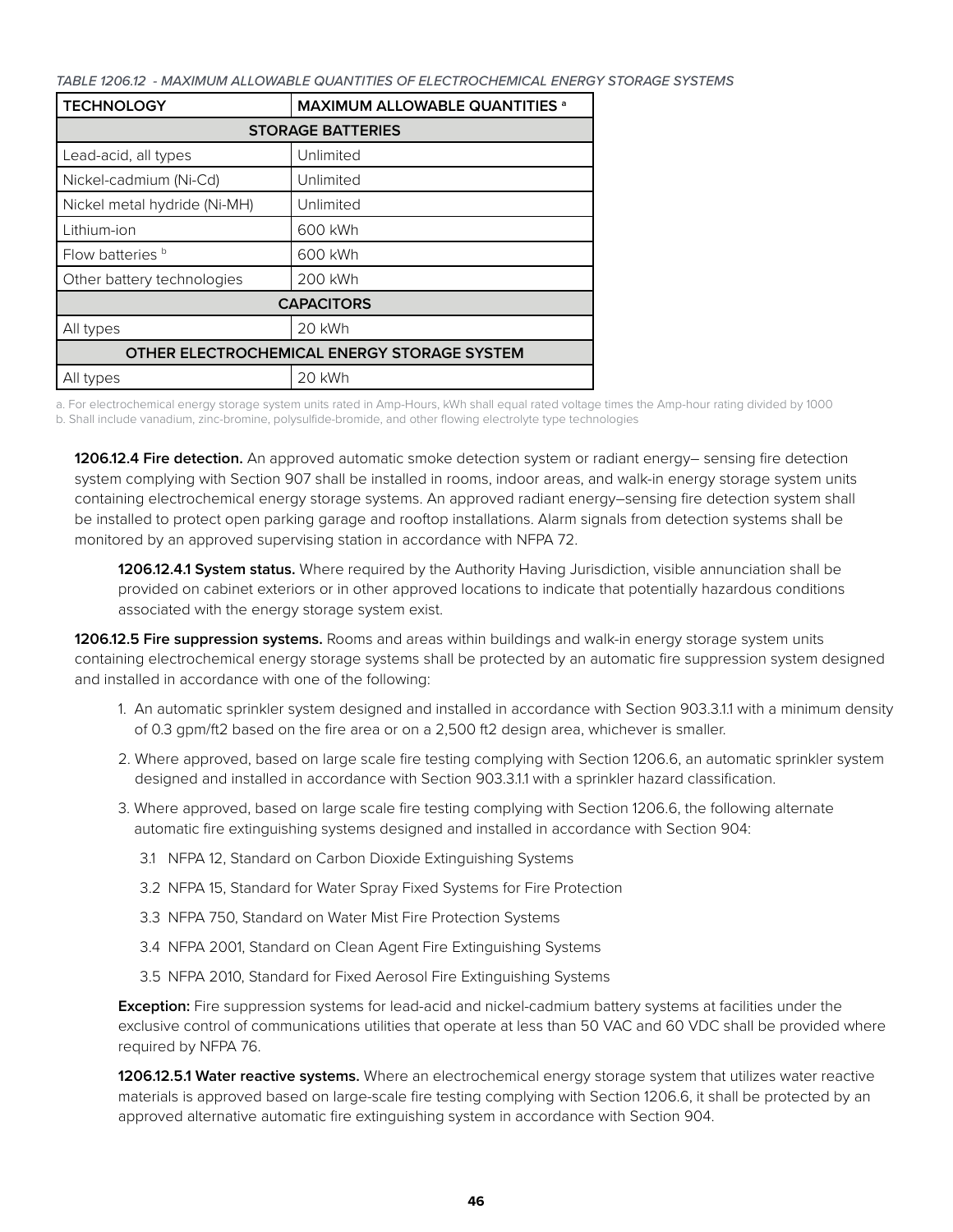**1206.12.6 Maximum enclosure size.** Outdoor walk-in energy storage system units housing energy storage systems shall not exceed 4,028 cubic feet, not including bolt-on HVAC and related equipment, as approved. Outdoor walk-in energy storage system units exceeding these limitations shall be considered indoor installations and comply with the requirements in Section 1206.14.

**1206.12.7 Vegetation control.** Areas within 10 feet (3 m) on each side of outdoor energy storage system shall be cleared of combustible vegetation and other combustible growth. Single specimens of trees, shrubbery, or cultivated ground cover such as green grass, ivy, succulents, or similar plants used as ground covers shall be permitted, provided that they do not form a means of readily transmitting fire.

**Exception:** A reduced clearance to combustible vegetation shall be permitted based on large scale fire testing complying with Section 1206.6.

**1206.12.8 Means of egress separation.** Energy storage systems located outdoors and in open parking garages shall be separated from any means of egress to ensure safe egress under fire conditions by no less than 10 feet (3048 mm).

**Exception:** The fire code official may approve a reduced separation distance if large scale fire testing complying with Section 1206.6 is provided that shows that a fire involving the energy storage system will not adversely impact occupant egress.

**1206.13 Electrochemical energy storage system technology specific protection.** Electrochemical energy storage system installations shall comply with the requirements of this section in accordance with the applicable requirements of Table 1206.13.

| <b>COMPLIANCE</b>                             | <b>BATTERY TECHNOLOGY</b> |                        |                  |             | <b>OTHER ENERGY STORAGE</b>                        | <b>CAPACITOR ENERGY</b> |  |
|-----------------------------------------------|---------------------------|------------------------|------------------|-------------|----------------------------------------------------|-------------------------|--|
| <b>REQUIRED</b> b                             | Leadacid                  | Ni-Cad<br>and<br>Ni-MH | Lithiumion       | <b>Flow</b> | <b>SYSTEM AND BATTERY</b><br><b>TECHNOLOGIES</b> b | <b>STORAGE SYSTEM b</b> |  |
| 1206.13.1 Exhaust<br>ventilation              | Yes                       | Yes                    | No.              | Yes         | Yes                                                | Yes                     |  |
| 1206.13.2 Spill control<br>and neutralization | Yes <sup>c</sup>          | Yes <sup>c</sup>       | No.              | Yes         | Yes                                                | Yes                     |  |
| 1206.13.3 Explosion<br>control                | Yes <sup>a</sup>          | Yes <sup>a</sup>       | Yes              | <b>No</b>   | Yes                                                | Yes                     |  |
| 1206.13.4 Safety caps                         | <b>Yes</b>                | Yes                    | <b>No</b>        | <b>No</b>   | Yes                                                | Yes                     |  |
| 1206.13.5 Thermal<br>runaway                  | Yes <sup>d</sup>          | Yes                    | Yes <sup>e</sup> | <b>No</b>   | Yes <sup>e</sup>                                   | Yes                     |  |

*TABLE 1206.13 - ELECTROCHEMICAL ENERGY STORAGE SYSTEM TECHNOLOGY SPECIFIC REQUIREMENTS*

a. Not required for lead-acid and nickel cadmium batteries at facilities under the exclusive control of communications utilities that comply with NFPA 76 and operate at less than 50 VAC and 60 VDC.

b. Protection shall be provided unless documentation acceptable to the fire code official is provided that provides justification why the protection is not necessary based on the technology used.

c. Applicable to vented (i.e. flooded) type nickel-cadmium and lead-acid batteries.

d. Not required for vented (i.e. flooded) type lead-acid batteries.

e. The thermal runaway protection is permitted to be part of an energy storage management system that has been evaluated with the battery as part of the evaluation to UL 1973.

**1206.13.1 Exhaust ventilation.** Where required by Table 1206.13 or elsewhere in this code, exhaust ventilation shall be provided for rooms, areas, and walk-in energy storage system units containing electrochemical energy storage systems in accordance with the International Mechanical Code and Section 1206.13.1.1 or 1206.13.1.2

**1206.13.1.1 Ventilation based upon LFL.** The exhaust ventilation system shall be designed to limit the maximum concentration of flammable gas to 25 percent of the lower flammable limit (LFL) of the total volume of the room, area, or walk-in energy storage system unit during the worst-case event of simultaneous charging of batteries at the maximum charge rate, in accordance with nationally recognized standards.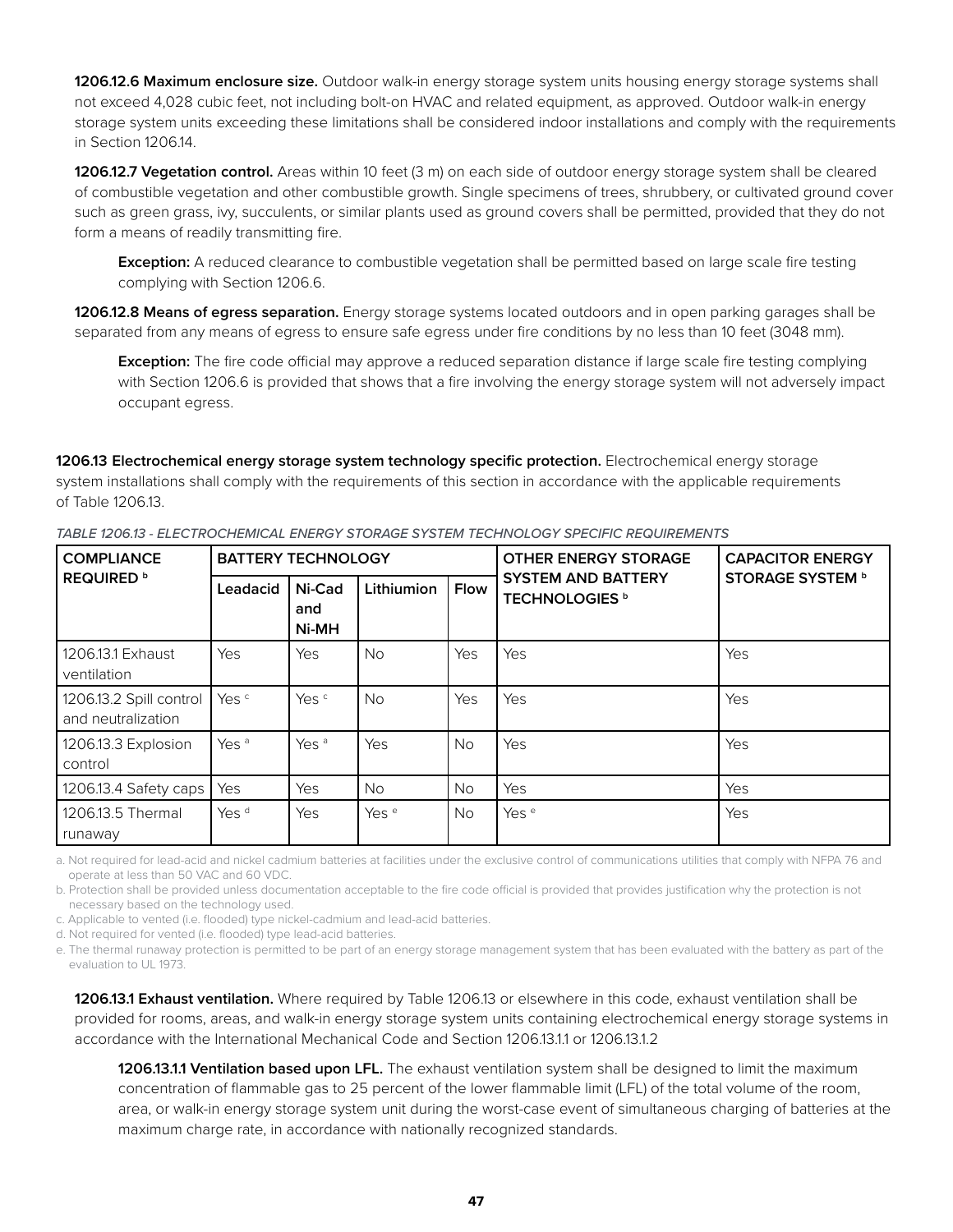**1206.13.1.2 Ventilation based upon exhaust rate.** Mechanical exhaust ventilation shall be provided at a rate of not less than 1 ft3/min/ft2(5.1 L/sec/m2) of floor area of the room, area, or walk-in energy storage system unit. The ventilation shall be either continuous or shall be activated by a gas detection system in accordance with Section 1206.13.1.2.4.

**1206.13.1.2.1 Standby power.** Mechanical exhaust ventilation shall be provided with a minimum of two hours of standby power in accordance with Section 604.2.17.

**1206.13.1.2.2 Installation instructions.** Required mechanical exhaust ventilation systems shall be installed in accordance with the manufacturer's installation instructions and the International Mechanical Code.

**1206.13.1.2.3 Supervision.** Required mechanical exhaust ventilation systems shall be supervised by an approved supervising station in accordance with NFPA 72.

**1206.13.1.2.4 Gas detection system.** Where required by Section 1206.13.1.2, rooms, areas, and walk-in energy storage system units containing energy storage systems shall be protected by an approved continuous gas detection system that complies with Section 916 of this code and with the following:

- 1. The gas detection system shall be designed to activate the mechanical ventilation system when the level of flammable gas in the room, area, or walk-in energy storage system unit exceeds 25 percent of the LFL.
- 2. The mechanical ventilation system shall remain on until the flammable gas detected is less than 25 percent of the LFL.
- 3. The gas detection system shall be provided with a minimum of 2 hours of standby power in accordance with requirements for emergency and standby power systems for gas detection systems in Section 916 of this code.
- 4. Failure of the gas detection system shall annunciate a trouble signal at an approved supervising station in accordance with NFPA 72.

**1206.13.2 Spill control and neutralization.** Where required by Table 1206.13 or elsewhere in this code, areas containing free-flowing liquid electrolyte or hazardous materials shall be provided with spill control and neutralization in accordance with this section.

**1206.13.2.1 Spill control.** Spill control shall be provided to prevent the flow of liquid electrolyte or hazardous materials to adjoining rooms or areas. The method shall be capable of containing a spill from the single largest battery or vessel.

**1206.13.2.2 Neutralization.** An approved method to neutralize spilled liquid electrolyte shall be provided that is capable of neutralizing a spill from the largest battery or vessel to a pH between 5.0 and 9.0.

**1206.13.2.3 Communication Utilities.** The requirements of Section 1206.13.2 only apply where the aggregate capacity of multiple vessels exceeds 1,000 gallons (3785 L) for lead acid and nickel-cadmium battery systems operating at less than 50 VAC and 60 VDC that are located at facilities under the exclusive control of communications utilities and those facilities comply with NFPA 76 in addition to applicable requirements of this code.

**1206.13.3 Explosion control.** Where required by Table 1206.13 or elsewhere in this code, explosion control complying with Section 911 shall be provided for rooms, areas or walk-in energy storage system units containing electrochemical energy storage system technologies.

#### **Exceptions:**

- 1. Where approved by the fire code official, explosion control may be waived based on large scale fire testing complying with Section 1206.6 which demonstrates that flammable gases are not liberated from electrochemical energy storage system cells or modules.
- 2. Where approved by the fire code official, explosion control may be waived based on documentation provided that demonstrates that the electrochemical energy storage system technology to be used does not have the potential to release flammable gas concentrations in excess of 25 percent of the LFL anywhere in the room, area, walk-in energy storage system unit or structure under thermal runaway or other fault conditions.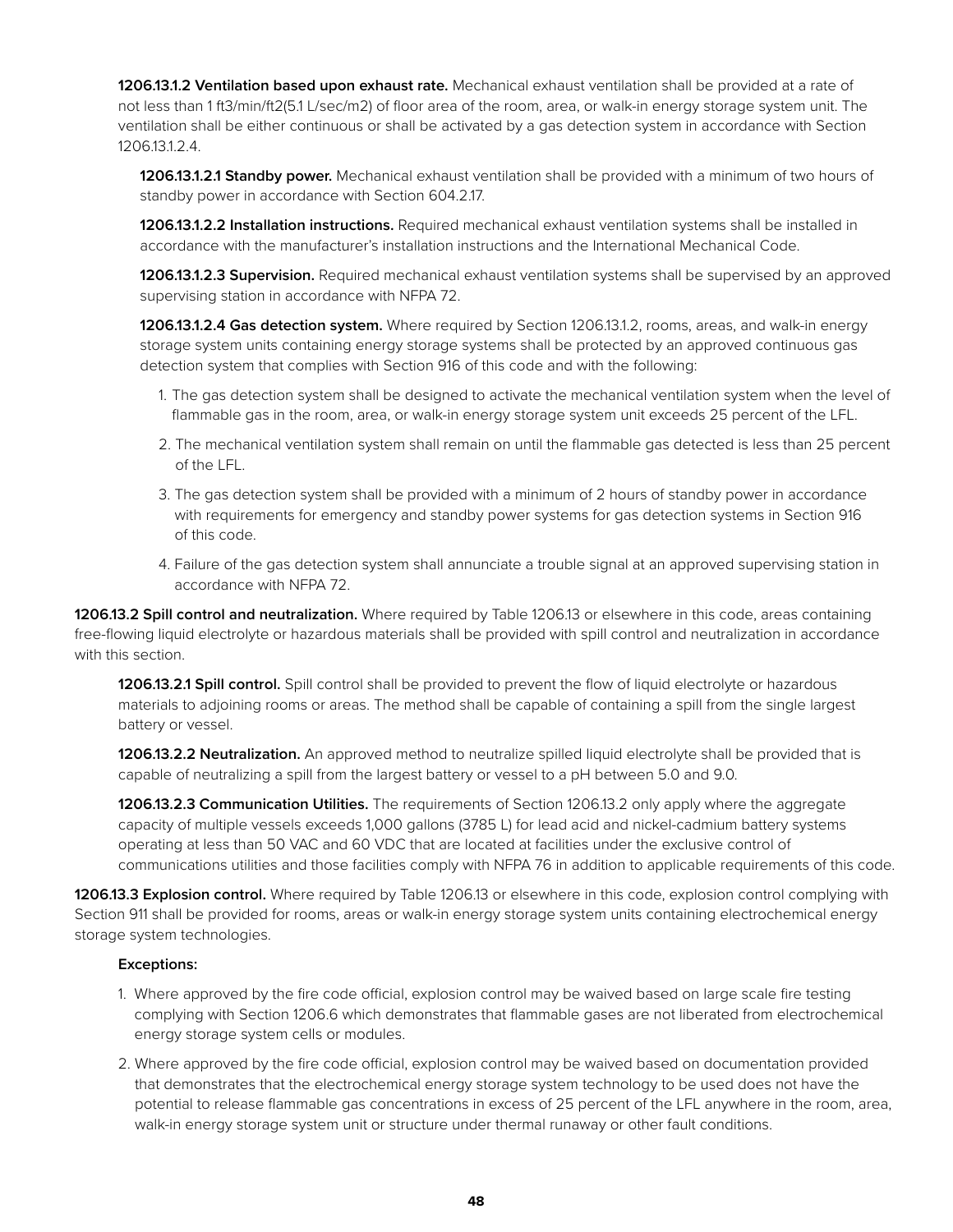**1206.13.4 Safety caps.** Where required by Table 1206.13 or elsewhere in this code, vented batteries and other energy storage systems shall be provided with fame arresting safety caps.

**1206.13.5 Thermal runaway.** Where required by Table 1206.13 or elsewhere in this code, batteries and other energy storage systems shall be provided with a listed device or other approved method to prevent, detect and minimize the impact of thermal runaway.

**1206.14 Indoor installations.** Indoor energy storage system installations shall be in accordance with Sections 1206.14.1 through 1206.14.4.

**1206.14.1 Dedicated use buildings.** Dedicated use buildings in compliance with this section shall be classified as Group F-1 occupancies. For the purpose of Table 1206.14, dedicated use energy storage system buildings shall comply with all the following:

- 1. The building shall only be used for energy storage systems, electrical energy generation, and other electrical grid related operations.
- 2. Other occupancy types shall not be permitted in the building.
- 3. Occupants in the rooms and areas containing energy storage systems are limited to personnel that operate, maintain, service, test and repair the energy storage system and other energy systems.
- 4. Administrative and support personnel shall be permitted in areas within the buildings that do not contain energy storage systems provided:
	- 4.1 The areas do not occupy more than 10 percent of the building area of the story in which they are located.
	- 4.2 A means of egress is provided from the administrative and support use areas to the public way that does not require occupants to traverse through areas containing energy storage systems or other energy system equipment.

*TABLE 1206.14 — INDOOR ENERGY STORAGE SYSTEM INSTALLATIONS*

| <b>COMPLIANCE REQUIRED</b>                                | <b>DEDICATED USE BUILDINGS a</b> | <b>NON-DEDICATED USE BUILDINGS b</b> |
|-----------------------------------------------------------|----------------------------------|--------------------------------------|
| 1206.11 General installation requirements                 | Yes                              | Yes                                  |
| 1206.12.1 Size and separation                             | Yes                              | Yes                                  |
| 1206.12.2 Maximum allowable quantities                    | No.                              | Yes                                  |
| 1206.12.3 Elevation                                       | Yes                              | Yes                                  |
| 1206.12.4 Smoke and automatic fire detection <sup>e</sup> | Yes <sup>c</sup>                 | Yes                                  |
| 1206.12.5 Fire suppression systems                        | Yes <sup>d</sup>                 | Yes                                  |
| 1206.14.3 Dwelling units and sleeping units               | <b>NA</b>                        | Yes                                  |
| 1206.14.4 Fire-resistance rating                          | Yes                              | Yes                                  |
| 1206.13 Technology specific protection                    | Yes                              | Yes                                  |

NA = Not allowed.

b. See Section 1206.14.2.

c. Where approved by the fire code official, alarm signals are not required to be monitored by an approved supervising station in accordance with NFPA 72. d. Where approved by the fire code official, fire suppression systems are permitted to be omitted in dedicated use buildings located more than 100 feet (30.5

M) from buildings, lot lines, public ways, stored combustible materials, hazardous materials, high piled stock and other exposure hazards.

e. Lead-acid and nickel-cadmium battery systems installed in Group U buildings and structures less than 1500 ft<sup>2</sup> (140 m<sup>2</sup>) under the exclusive control of communications utilities and operating at less than 50 VAC and 60 VDC in accordance with NFPA 76 are not required to have an approved automatic smoke or fire detection system.

**1206.14.2 Non-dedicated use buildings.** For the purpose of Table 1206.14, non-dedicated use buildings include all buildings that contain energy storage systems and do not comply with the Section 1206.14.1 dedicated use building requirements.

**1206.14.3 Dwelling units and sleeping units.** Energy storage systems shall not be installed in sleeping units or in habitable spaces of dwelling units.

a. See Section 1206.14.1.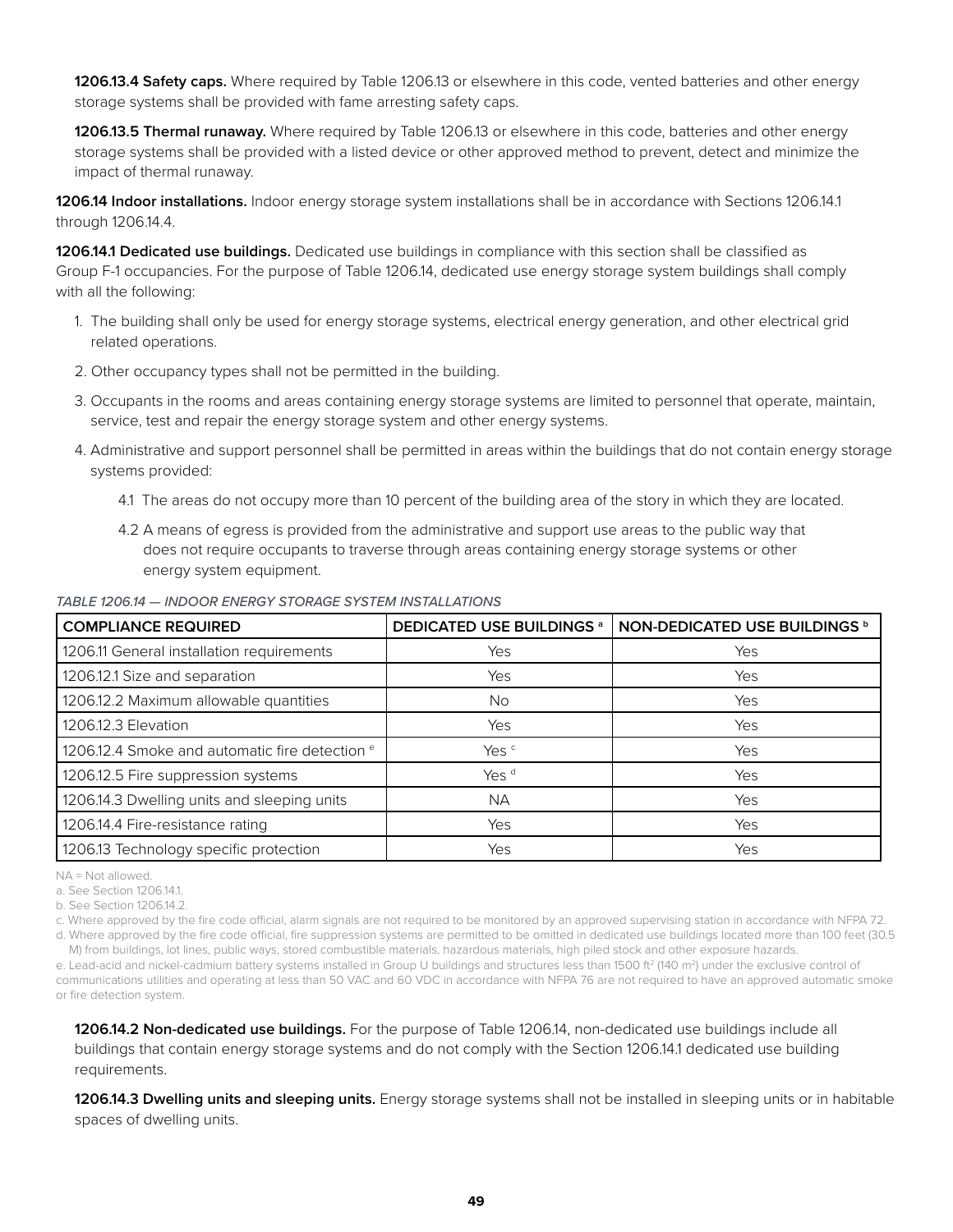**1206.14.4 Fire-resistance rating.** Separation shall be provided by 2 hour rated fire barriers constructed in accordance with Section 707 of the International Building Code and 2 hour rated horizontal assemblies constructed in accordance with Section 711 of the International Building Code, as appropriate. Rooms and areas containing energy storage systems shall be protected on the system side as follows:

- 1. In dedicated use buildings, fire-resistance rated assemblies shall be provided between rooms and areas containing energy storage systems and areas in which administrative and support personnel are located.
- 2. In non-dedicated use buildings, fire-resistance rated assemblies shall be provided between rooms and areas containing energy storage systems and other areas in the building.

**1206.15 Outdoor installations.** Outdoor installations shall be in accordance with Sections 1206.15.1 through 1206.15.3. Exterior wall installations for individual energy storage system units not exceeding 20 kWh shall be in accordance with Sections 1206.15.3 and 1206.15.4.

**1206.15.1 Remote outdoor installations.** For the purpose of Table 1206.15, remote outdoor installations include energy storage systems located more than 100 feet (30.5 M) from buildings, lot lines, public ways, stored combustible materials, hazardous materials, high piled stock and other exposure hazards.

**1206.15.2 Installations near exposures.** For the purpose of Table 1206.15, installations near exposures include all outdoor energy storage system installations that do not comply with Section 1206.15.1 remote outdoor location requirements.

*TABLE 1206.15 — OUTDOOR ENERGY STORAGE SYSTEM INSTALLATIONSa*

| <b>COMPLIANCE REQUIRED</b>                   | <b>REMOTE INSTALLATIONS<sup>a</sup></b> | <b>INSTALLATIONS NEAR EXPOSURES</b> <sup>b</sup> |
|----------------------------------------------|-----------------------------------------|--------------------------------------------------|
| 1206.11 General installation requirements    | Yes                                     | Yes                                              |
| 1206.12.1 Size and separation                | No.                                     | Yesc                                             |
| 1206.12.2 Maximum allowable quantities       | No.                                     | Yes                                              |
| 1206.12.4 Smoke and automatic fire detection | Yes                                     | Yes                                              |
| 1206.12.5 Fire suppression systems           | Yes <sup>d</sup>                        | Yes                                              |
| 1206.12.6 Maximum enclosure size             | Yes                                     | Yes                                              |
| 1206.12.7 Vegetation control                 | Yes                                     | Yes                                              |
| 1206.12.8 Means of egress separation         | Yes                                     | Yes                                              |
| 1206.15.3 Clearance to exposures             | Yes                                     | Yes                                              |
| 1206.13 Technology specific protection       | Yes                                     | Yes                                              |

a. See Section 1206.15.1.

b. See Section 1206.15.2.

c. In outdoor walk-in energy storage system units, spacing is not required between energy storage system units and the walls of the enclosure. d. Where approved by the fire code official, fire suppression systems are permitted to be omitted.

**1206.15.3 Clearance to exposures.** Energy storage systems located outdoors shall be separated by a minimum 10 feet (3048 mm) from the following exposures:

- 1. 1 Lot lines
- 2. Public ways
- 3. Buildings
- 4. Stored combustible materials
- 5. Hazardous materials
- 6. High-piled storage
- 7. Other exposure hazards

#### **Exceptions:**

1. Clearances from exposures are permitted to be reduced to 3 feet (914 mm) where a 1-hour firee standing fire barrier, suitable for exterior use, and extending 5 feet (1.5 m) above and 5 feet (1.5 m) horizontally beyond the physical boundary of the energy storage system installation is provided to protect the exposure.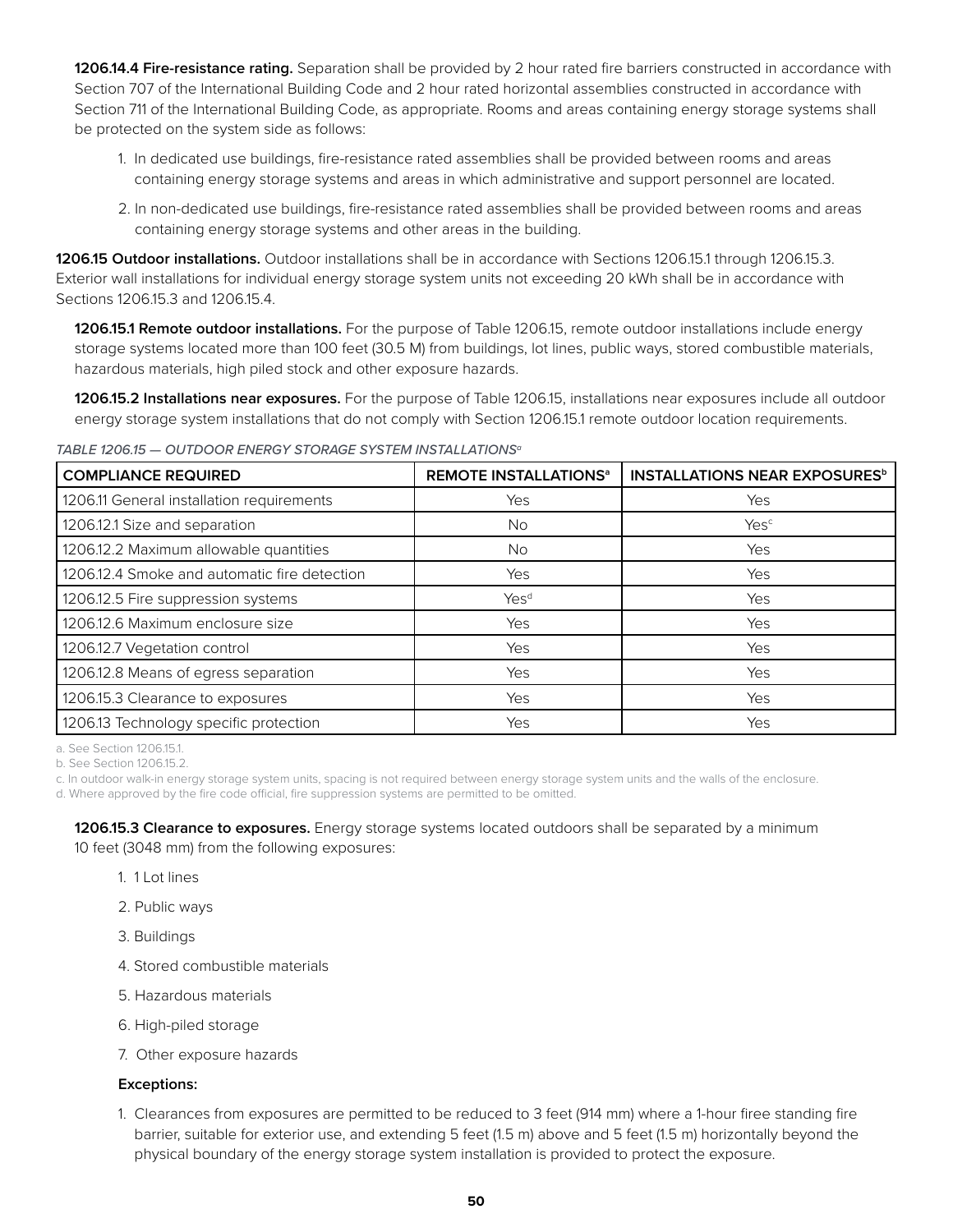- 2. Clearances to buildings are permitted to be reduced to 3 feet (914 mm) where noncombustible exterior walls without openings or combustible overhangs are provided on the wall adjacent to the energy storage system and the fire-resistance rating of the exterior wall is no less than 2 hours.
- 3. Clearances to buildings are permitted to be reduced to 3 feet (914.4 mm) where a weatherproof enclosure constructed of noncombustible materials is provided over the energy storage system, and it has been demonstrated that a fire within the enclosure will not ignite combustible materials outside the enclosure based on large scale fire testing complying with Section 1206.6.

4. Where exterior wall installations in accordance with Section 1206.15.4 are provided, the clearance between the energy storage system and the wall in which it is mounted, is permitted to be reduced to zero.

**1206.15.4 Exterior wall installations.** Energy storage systems shall be permitted to be installed outdoors on exterior walls of buildings when all of the following conditions are met:

- 1. The maximum energy capacity of individual energy storage system units shall not exceed 20 kWh.
- 2. The energy storage system shall comply with applicable requirements in Section 1206.15.
- 3. The energy storage system shall be installed in accordance with the manufacturer's instructions and their listing.
- 4. Individual energy storage system units shall be separated from each other by at least 3 feet (914 mm).
- 5. The energy storage system shall be separated from doors, windows, operable openings into buildings, or HVAC inlets by at least 5 feet (1524 mm)

**Exception:** Smaller separation distances in items 4 and 5 shall be permitted based on large scale fire testing complying with Section 1206.6.

**1206.16 Special installations.** Rooftop and open parking garage energy storage system installations shall comply with Sections 1206.16.1 through 1206.16.6.

| TABLE 1206.16 - SPECIAL ENERGY STORAGE SYSTEM INSTALLATIONS |  |  |  |  |  |  |
|-------------------------------------------------------------|--|--|--|--|--|--|
|-------------------------------------------------------------|--|--|--|--|--|--|

| <b>COMPLIANCE REQUIRED</b>                   | ROOFTOPS <sup>a</sup> | OPEN PARKING GARAGES b |
|----------------------------------------------|-----------------------|------------------------|
| 1206.11 General installation requirements    | Yes                   | Yes                    |
| 1206.12.1 Size and separation                | Yes                   | Yes                    |
| 1206.12.2 Maximum allowable quantities       | Yes                   | Yes                    |
| 1206.12.4 Smoke and automatic fire detection | Yes                   | Yes                    |
| 1206.12.6 Maximum enclosure size             | Yes                   | Yes                    |
| 1206.12.8 Means of egress separation         | Yes                   | Yes                    |
| 1206.16.3 Clearance to exposures             | Yes                   | Yes                    |
| 1206.16.4 Fire suppression systems           | Yes                   | Yes                    |
| 1206.16.5 Rooftop installations              | Yes                   | No.                    |
| 1206.16.6 Open parking garage installations  | No.                   | Yes                    |
| 1206.13 Technology specific protection       | Yes                   | Yes                    |

a. See Section 1206.16.1.

**1206.16.1 Rooftop installations.** For the purpose of Table 1206.16, rooftop energy storage system installations are those located on the roofs of buildings.

**1206.16.2 Open parking garage installations.** For the purpose of Table 1206.16, open parking garage energy storage system installations are those located in a structure or portion of a structure that complies with Section 406.5 of the International Building Code.

b. See Section 1206.16.2.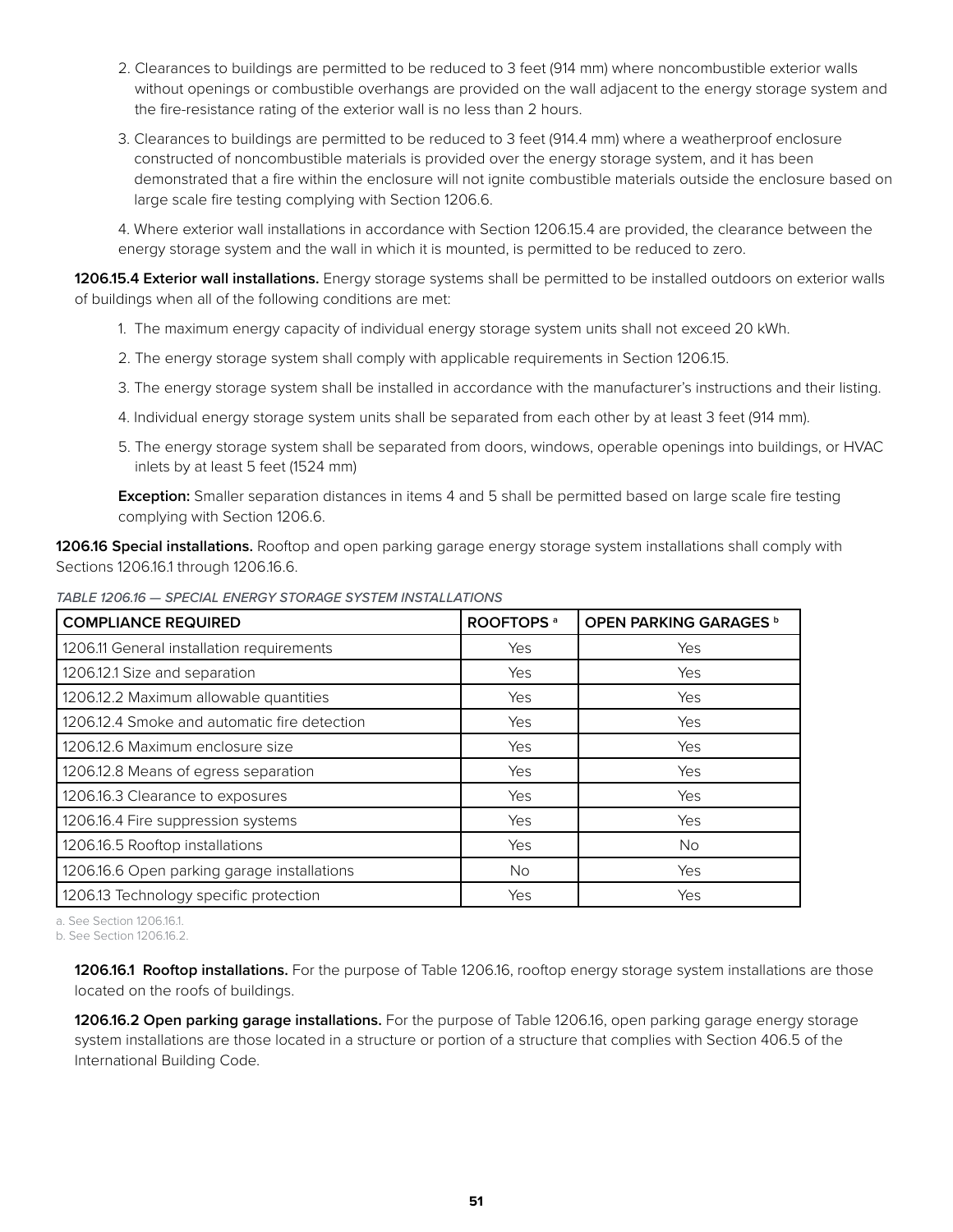**1206.16.3 Clearance to exposures.** Energy storage systems located on rooftops and in open parking garages shall be separated by a minimum 10 feet (3048 mm) from the following exposures:

- 1. Buildings, except the building on which a rooftop energy storage system is mounted
- 2. Any portion of the building on which a rooftop system is mounted that is elevated above the rooftop on which the system is installed
- 3. Lot lines
- 4. Public ways
- 5. Stored combustible materials
- 6. Locations where motor vehicles can be parked
- 7. Hazardous materials
- 8. Other exposure hazards

#### **Exceptions:**

- 1. Clearances from exposures are permitted to be reduced to 3 feet (914 mm) where a 1-hour free standing fire barrier, suitable for exterior use, and extending 5 feet (1.5 m) above and extending 5 feet (1.5 m) beyond the physical boundary of the energy storage system installation is provided to protect the exposure.
- 2. Clearances are permitted to be reduced to 3 feet (914.4 mm) where a weatherproof enclosure constructed of noncombustible materials is provided over the energy storage system and it has been demonstrated that a fire within the enclosure will not ignite combustible materials outside the enclosure based on large scale fire testing complying with Section 1206.6.

**1206.16.4 Fire suppression systems.** Energy storage systems located in walk-in energy storage system units on rooftops or in walk-in energy storage system units in open parking garages shall be provided with automatic fire suppression systems within the energy storage system enclosure in accordance with Section 1206.12.5. Areas containing energy storage systems other than walk-in energy storage system units in open parking structures on levels not open above to the sky shall be provided with an automatic fire suppression system complying with Section 1206.12.5.

**Exception:** A fire suppression system is not required in open parking garages if large scale fire testing complying with Section 1206.6 is provided that shows that a fire will not impact the exposures in Section 1206.16.3.

**1206.16.5 Rooftop.** Energy storage systems and associated equipment that are located on rooftops and not enclosed by building construction shall comply with the following:

- 1. Stairway access to the roof for emergency response and fire department personnel shall be provided either through a bulkhead from the interior of the building or a stairway on the exterior of the building.
- 2. Service walkways at least 5 feet (1524 mm) in width shall be provided for service and emergency personnel from the point of access to the roof to the system.
- 3. Energy storage systems and associated equipment shall be located from the edge of the roof a distance equal to at least the height of the system, equipment, or component but not less than 5 feet (1.5 m).
- 4. The roofing materials under and within 5 feet (1524 mm) horizontally from an energy storage system or associated equipment shall be noncombustible or shall have a Class A rating when tested in accordance with ASTM E108 or UL 790.
- 5. A Class I standpipe outlet shall be installed at an approved location on the roof level of the building or in the stairway bulkhead at the top level.
- 6. The energy storage system shall be the minimum of 10 feet from the fire service access point on the roof top.
- 7. Energy storage systems shall not be located within 50 feet (15,240 mm) of air inlets for building HVAC systems.

**Exception:** This distance shall be permitted to be reduced to 25 feet (7.620 mm) if the automatic fire alarm system monitoring the radiant-energy sensing detectors deenergizes the ventilation system connected to the air intakes upon detection of fire.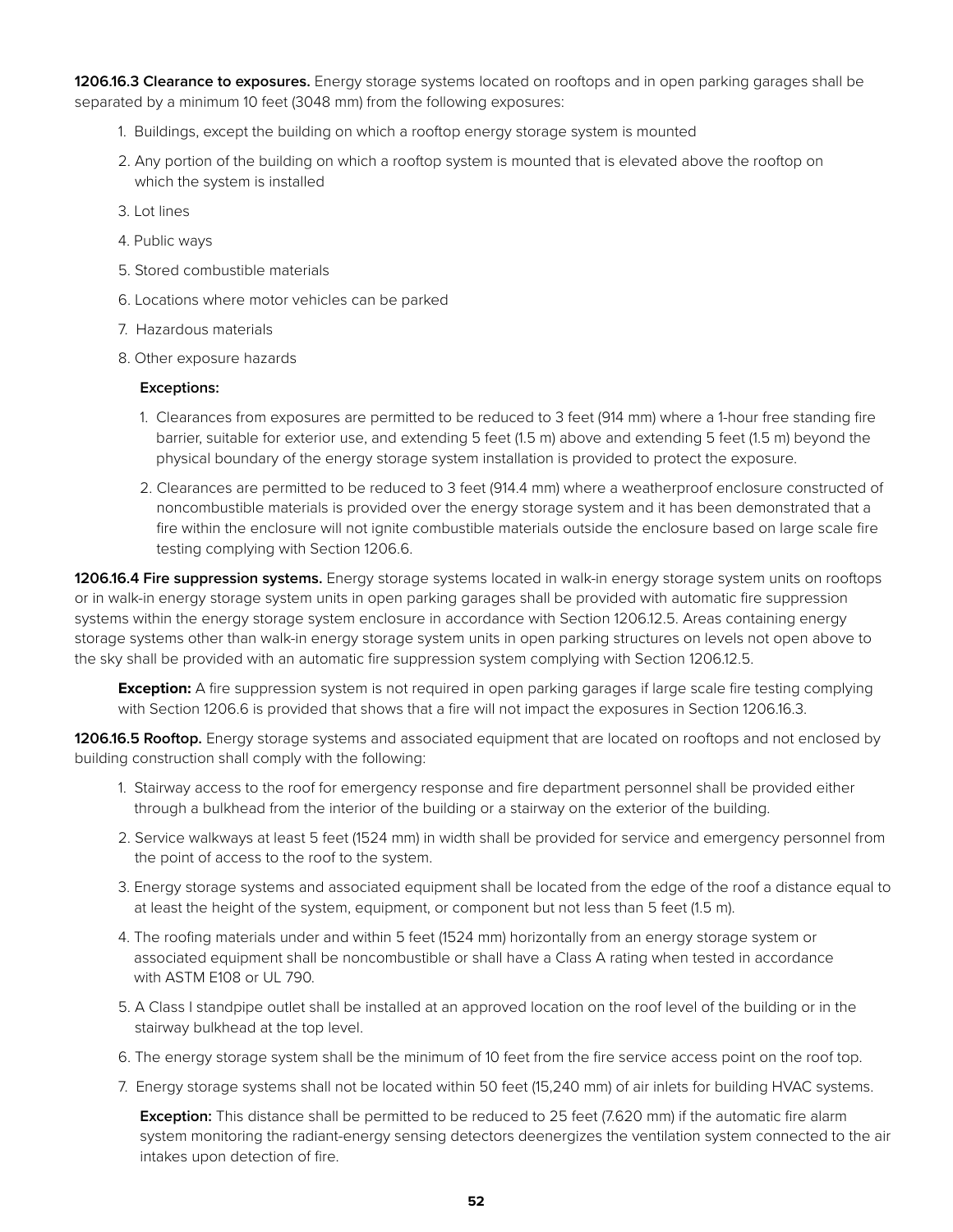**1206.16.6 Open parking garages.** Energy storage systems and associated equipment that are located in open parking garages shall comply with all of the following:

1. Energy storage systems shall not be located within 50 feet (15,240 mm) of air inlets for building HVAC systems.

**Exception:** This distance shall be permitted to be reduced to 25 feet (7.620 mm) if the automatic fire alarm system monitoring the radiant-energy sensing detectors deenergizes the ventilation system connected to the air intakes upon detection of fire.

- 2. Energy storage systems shall not be located within 25 feet (7620 mm) of exits where located on a covered level of the parking structure not directly open to the sky above.
- 3. An approved fence with a locked gate or other approved barrier shall be provided to keep the general public at least 5 feet (1024 mm) from the outer enclosure of the energy storage system.

**1206.17 Mobile energy storage system equipment and operations.** Mobile energy storage system equipment and operations shall comply with Sections 1206.17.1 through 1206.17.7.7

**1206.17.1 Charging and storage.** For the purpose of Section 1206.17, charging and storage covers the operation where mobile energy storage systems are charged and stored so they are ready for deployment to another site, and where they are charged and stored after a deployment.

**1206.17.2 Deployment.** For the purpose of Section 1206.17, deployment covers operations where mobile energy storage systems are located at a site other than the charging and storage site and are being used to provide power.

**1206.17.3 Permits.** Building permits and operating permits shall be provided as required by Section 108 of the 2017 Uniform Code Supplement.

**1206.17.4 Construction documents.** Construction documents complying with Section 1206.4 shall be provided with the building permit application for mobile energy storage system charging and storage locations.

**1206.17.4.1 Deployment documents.** The following information shall be provided with the operating permit applications for mobile energy storage system deployments:

- 1. Relevant information for the mobile energy storage system equipment and protection measures in the construction documents required by Section 1206.4.
- 2. Location(s) and layout diagram(s) of the area(s) in which the mobile energy storage system is to be deployed, including a scale diagram of all nearby exposures.
- 3. Location and content of signage, including no smoking signs and signage complying with Section 1206.11.8.
- 4. Description of fencing to be provided around the energy storage system, including locking methods.
- 5. Details on fire suppression, smoke and automatic fire detection, system monitoring, thermal management, exhaust ventilation, and explosion control, if provided.
- 6. The intended duration of the deployment operation, including anticipated connection and disconnection times and dates.
- 7. Location and description of local staging stops during transit to the deployment site. See Section 1206.17.7.5.
- 8. Description of the temporary wiring, including connection methods, conductor type and size, and circuit overcurrent protection to be provided.
- 9. Description of how fire suppression system connections to water supplies or extinguishing agents are to be provided.

10. Contact information for personnel who are responsible for maintaining and servicing the equipment and responding to emergencies as required by Section 1206.7.1.

**1206.17.5 Approved locations.** Locations where mobile energy storage systems are charged, stored and deployed shall be restricted to the locations established on the building permits and operating permits.

**1206.17.5.1 Local staging.** Mobile energy storage systems in transit from the charging and storage location to the deployment location and back shall not be parked within 100 feet (30,480 mm) of an occupied building for more than one hour during transit, unless specifically permitted by Section 1206.17.3.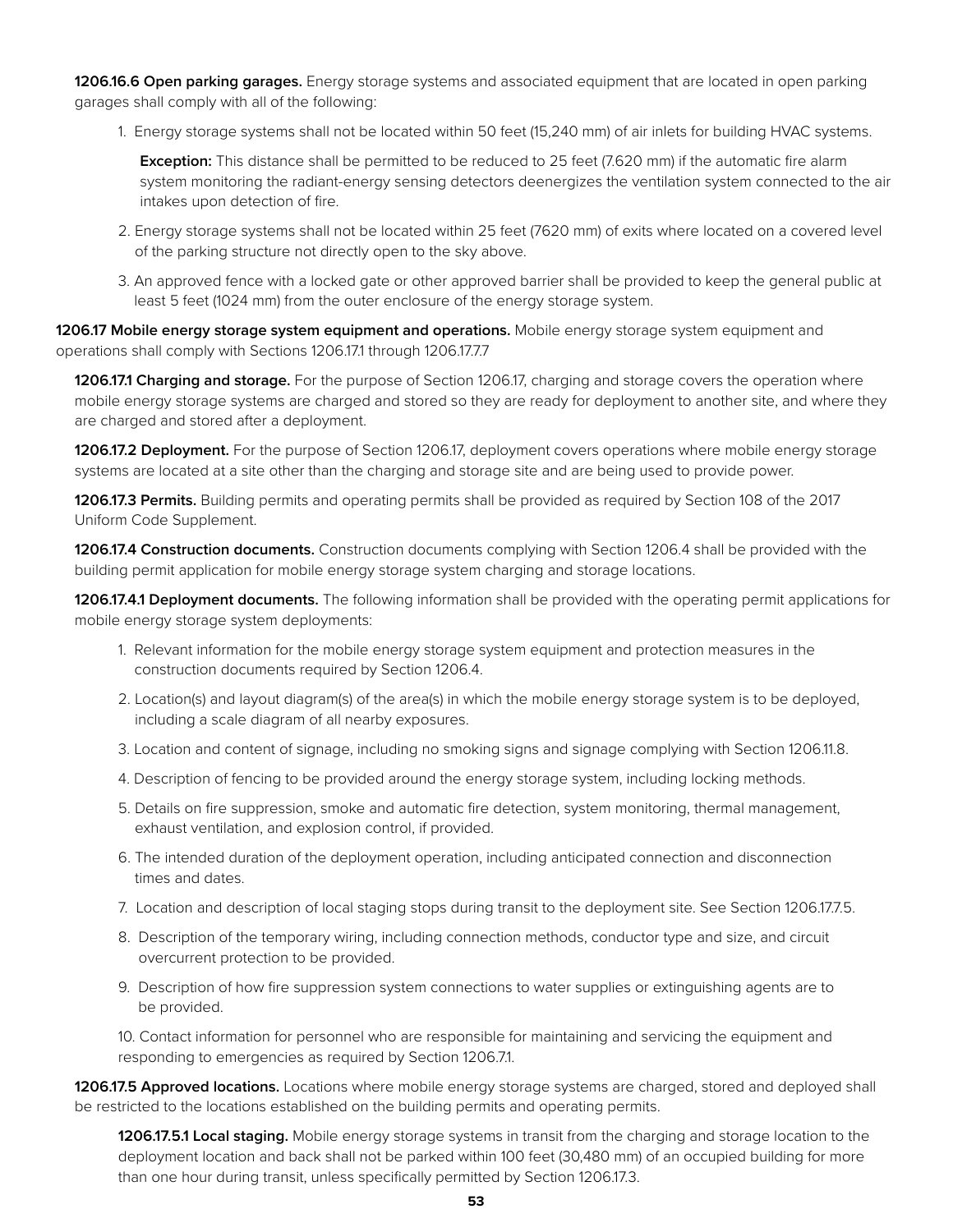**1206.17.6 Charging and storage**. Installations where mobile energy storage systems are charged and stored shall be treated as permanent indoor or outdoor energy storage system installations, and shall comply with the following sections, as applicable:

- 1. Indoor charging and storage shall comply with Section 1206.14.
- 2. Outdoor charging and storage shall comply with Section 1206.15.
- 3. Charging and storage on rooftops and in open parking garages shall comply with Section 1206.16.

#### **Exceptions:**

- 1. Electrical connections shall be permitted to be made using temporary wiring complying with the manufacturer's instructions, the UL 9540 listing, and NFPA 70.
- 2. Fire suppression system connections to the water supply shall be permitted to use approved temporary connections.

**1206.17.7 Deployed mobile energy storage system requirements.** Deployed mobile energy storage system equipment and operations shall comply with this section and Table 1206.17.

**1206.17.1 Duration.** The duration of a mobile energy storage system deployment shall not exceed 30 days.

#### **Exceptions:**

- 1. Mobile energy storage system deployments that provide power for durations longer than 30 days shall comply with Section 1206.17.6.
- 2. Mobile energy storage system deployments shall not exceed 180 days unless additional operating permits are obtained.

**1206.17.7.2 Restricted locations**. Deployed mobile energy storage system operations shall not be located indoors, in covered parking garages, on rooftops, below grade, or under building overhangs.

**1206.17.7.3 Clearance to exposures.** Deployed mobile energy storage systems shall be separated by a minimum 50 feet (15.3 M) from public seating areas and from tents, canopies and membrane structures with an occupant load of 30 or more. Deployed mobile energy storage systems shall be separated by a minimum 10 feet (3048 mm) from the following exposures:

- 1. Public ways
- 2. Buildings
- 3. Stored combustible materials
- 4. Hazardous materials
- 5. High-piled stock
- 6. Other exposure hazards

**1206.17.7.4 Electrical connections.** Electrical connections shall be made in accordance with the manufacturer's instructions and the UL 9540 listing. Temporary wiring for electrical power connections shall comply with NFPA 70. Fixed electrical wiring shall not be provided.

**1206.17.7.5 Fencing.** An approved fence with a locked gate or other approved barrier shall be provided to keep the general public at least 5 feet (1024 mm) from the outer enclosure of a deployed mobile energy storage system.

**1206.17.7.6 Smoking.** Smoking shall be prohibited within 10 feet (3048 mm) of mobile energy storage systems. Signs shall be posted in accordance with Section 310.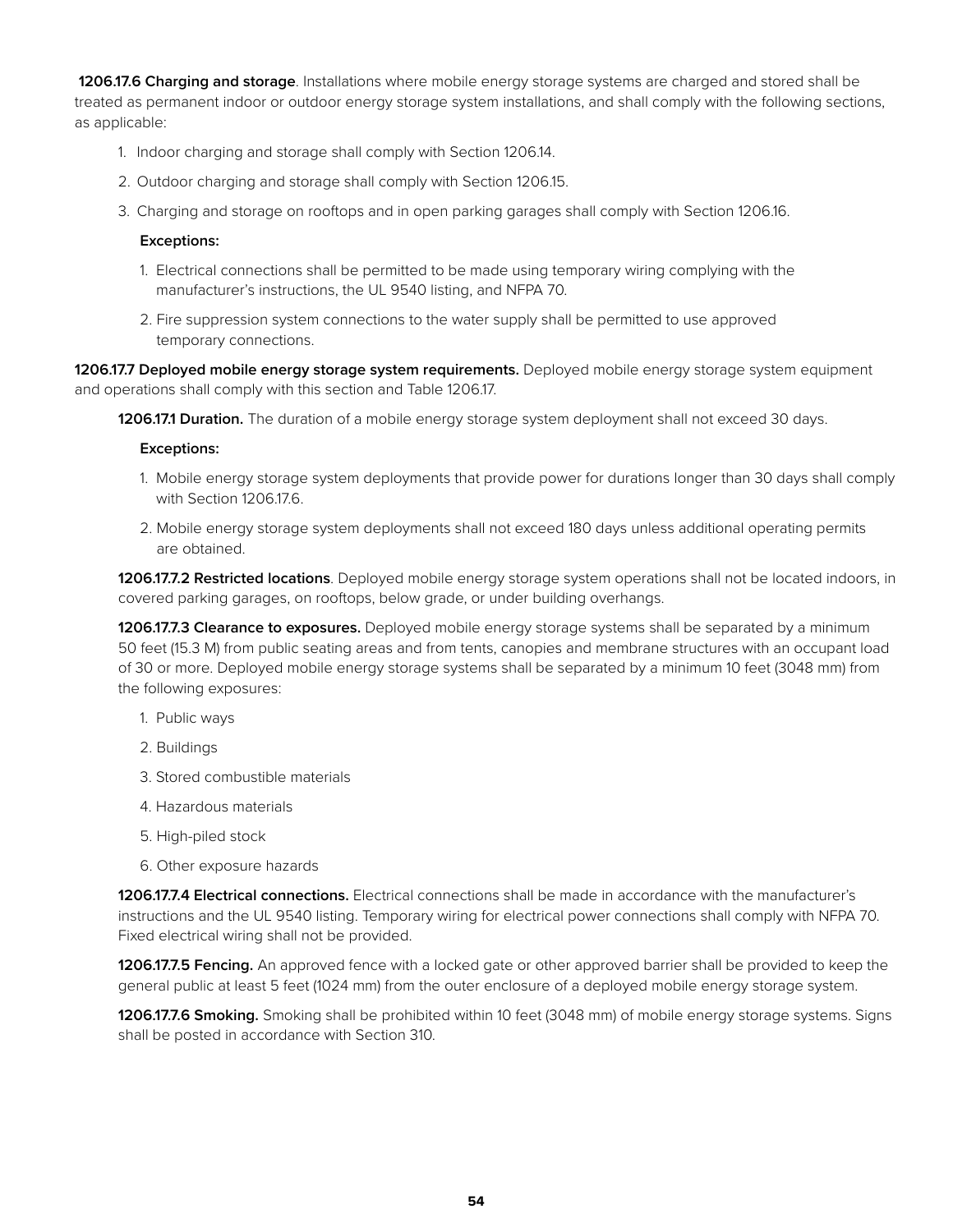*TABLE 1206.17 — MOBILE ENERGY STORAGE SYSTEMS*

| <b>COMPLIANCE REQUIRED</b>                   | <b>DEPLOYMENT<sup>a</sup></b> |
|----------------------------------------------|-------------------------------|
| 1206.11 General installation requirements    | Yes b                         |
| 1206.12.1 Size and separation                | Yes <sup>c</sup>              |
| 1206.12.2 Maximum allowable quantities       | Yes                           |
| 1206.12.4 Smoke and automatic fire detection | Yes <sup>e</sup>              |
| 1206.12.5 Fire suppression systems           | Yes <sup>d</sup>              |
| 1206.12.6 Maximum enclosure size             | Yes                           |
| 1206.12.7 Vegetation control                 | Yes                           |
| 1206.12.8 Means of egress separation         | Yes                           |
| 1206.13 Technology specific protection       | Yes                           |

a. See Section 1206.17.2.

b. Mobile operations on wheeled vehicle or trailers shall not be required to comply with the seismic and structural load requirements of Section 1206.11.4.

c. In walk-in energy storage system units, spacing is not required between energy storage system units and the walls of the enclosure.

d. Fire suppression system connections to the water supply shall be permitted to use approved temporary connections.

e. Alarm signals are not required to be transmitted to an approved location for mobile energy storage systems deployed 30 days or less.

**1206.18 Energy storage systems in Group R-3, and R-4 Occupancies.** Energy storage systems in Group R-3 and R-4 occupancies shall be installed and maintained in accordance with Sections 1206.18.1 through 1206.18.9. The temporary use of an owner or occupant's electric powered vehicle as an energy storage system shall be in accordance with Section 1206.18.11. Energy storage system installations exceeding the permitted aggregate ratings in Section 1206.18.4 shall be installed in accordance with Section 1206.2 through 1206.17.7.7.

**1206.18.1 Equipment listings.** Energy storage systems listed and labeled solely for utility or commercial use shall not be used for residential applications.

#### **Exceptions:**

- 1. Where approved by the fire code official, repurposed unlisted battery systems from electric vehicles are allowed to be installed outdoors or in detached dedicated cabinets located not less than 5 feet (1524 mm) from exterior walls, property lines and public ways.
- 2. Energy storage systems less than 1 kWh (3.6 megajoules).

**1206.18.2 Installation.** Energy storage systems shall be installed in accordance with the manufacturer's instructions and their listing.

**1206.18.2.1 Spacing.** Individual units shall be separated from each other by at least 3 feet of spacing unless smaller separation distances are documented to be adequate based on large scale fire testing complying with Section 1206.6.

**1206.18.3 Location.** Energy storage systems shall only be installed in the following locations:

- 1. Detached garages and detached accessory structures.
- 2. Attached garages separated from the dwelling unit living space and sleeping units in accordance with Section 406.3.4 of the International Building Code.
- 3. Outdoors on exterior walls located a minimum 3 ft. from doors and windows.
- 4. Utility closets and storage or utility spaces within dwelling units and sleeping units

**1206.18.4 Energy ratings.** Individual energy storage system units shall have a maximum rating of 20 kWh. The aggregate rating shall not exceed:

- 1. 40 kWh within utility closets and storage or utility spaces
- 2. 80 kWh in attached or detached garages and detached accessory structures
- 3. 80 kWh on exterior walls
- 4. 80 kWh outdoors on the ground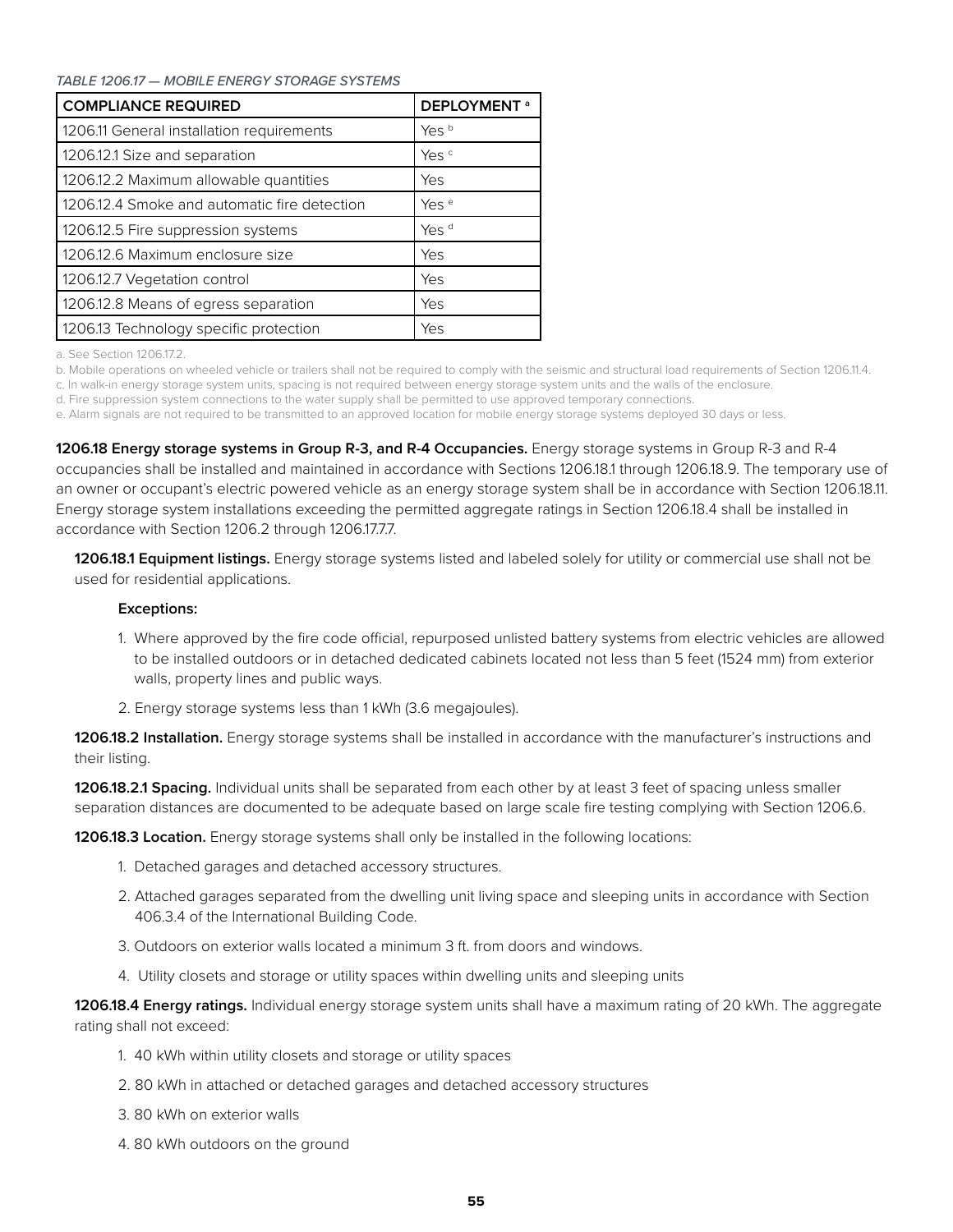**1206.18.5 Electrical installation.** Energy storage systems shall be installed in accordance with NFPA 70. Inverters shall be listed and labeled in accordance with UL 1741 or provided as part of the UL 9540 listing. Systems connected to the utility grid shall use inverters listed for utility interaction.

**1206.18.6 Fire detection.** Rooms and areas within dwellings units, sleeping units and attached garages in which energy storage systems are installed shall be protected by smoke alarms in accordance with Section 907. A heat detector or heat alarm listed and interconnected to the smoke alarms shall be installed in locations within dwelling units, sleeping units and attached garages where smoke alarms cannot be installed based on their listing.

**1206.18.7 Fire-resistance rating.** Rooms and areas containing energy storage systems shall be protected on the system side by 2-hour rated fire barriers constructed in accordance with Section 707 of the Building Code of New York State and 2 hour rated horizontal assemblies constructed in accordance with Section 711 of the Building Code of New York State, as applicable.

**1206.18.8 Protection from impact.** Energy storage systems installed in a location subject to vehicle damage shall be protected by approved barriers.

**1206.18.9 Ventilation.** Indoor installations of energy storage systems that include batteries that produce hydrogen or other flammable gases during charging shall be provided with exhaust ventilation in accordance with Section 1206.13.1.

**1206.18.10 Toxic and highly toxic gas.** Energy storage systems that have the potential to release toxic or highly toxic gas during charging, discharging and normal use conditions shall not be installed within Group R-3 and R-4 occupancies.

**1206.18.11 Electric vehicle use.** The temporary use of an owner or occupant's electric powered vehicle to power a dwelling unit or sleeping unit while parked in an attached or detached garage or outside, shall comply with the vehicle manufacturer's instructions and NFPA 70. The batteries on electric vehicles shall not contribute to the aggregate energy limitations in Section 1206.18.4.

# **3.4 2020 FIRE CODE OF THE STATE OF NEW YORK Section 907.2.22 (Fire Alarm and Detection Systems)**

**907.2.22 Battery Rooms.** An automatic smoke detection system shall be installed in areas containing energy storage systems as required in Section 1206.

**907.2.23 Capacitor Energy Storage System.** An automatic smoke detection system shall be installed in areas containing capacitor energy storage systems as required in Section 1206.

### **3.5 2020 FIRE CODE OF THE STATE OF NEW YORK Section 916 (Gas Detection Systems)**

#### **SECTION 916 GAS DETECTION SYSTEMS**

**916.1 Gas detection systems.** Gas detection systems required by this code shall comply with Sections 916.2 through 916.11.

**916.2 Permits.** Permits shall be provided in accordance with Section 105.2.

**916.2.1 Construction documents.** Documentation of the gas detection system design and equipment to be used that demonstrates compliance with the requirements of this code shall be provided with the application for permit.

**916.3 Equipment.** Gas detection system equipment shall be designed for use with the gases being detected and shall be installed in accordance with manufacturer's instructions.

**916.4 Power connections.** Gas detection systems shall be permanently connected to the building electrical power supply or shall be permitted to be cord connected to an unswitched receptacle using an approved restraining means that secures the plug to the receptacle.

**916.5 Emergency and standby power.** Standby or emergency power shall be provided, or the gas detection system shall initiate a trouble signal at an approved location if the power supply is interrupted.

**916.6 Sensor locations.** Sensors shall be installed in approved locations where leaking gases are expected to accumulate.